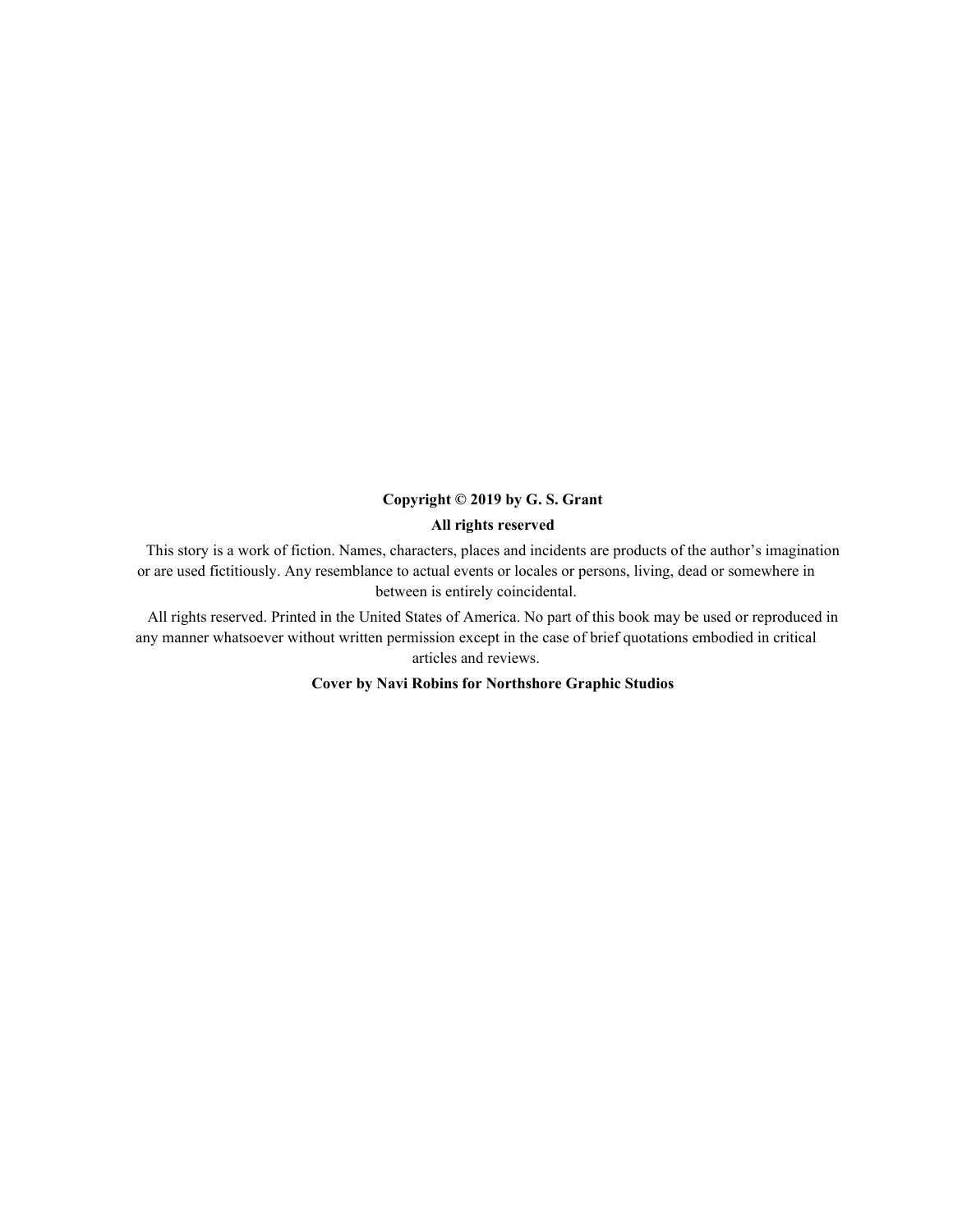### Acknowledgements/Dedication

*In loving memory of Godfrey Peters. You are deeply loved and never, ever forgotten.*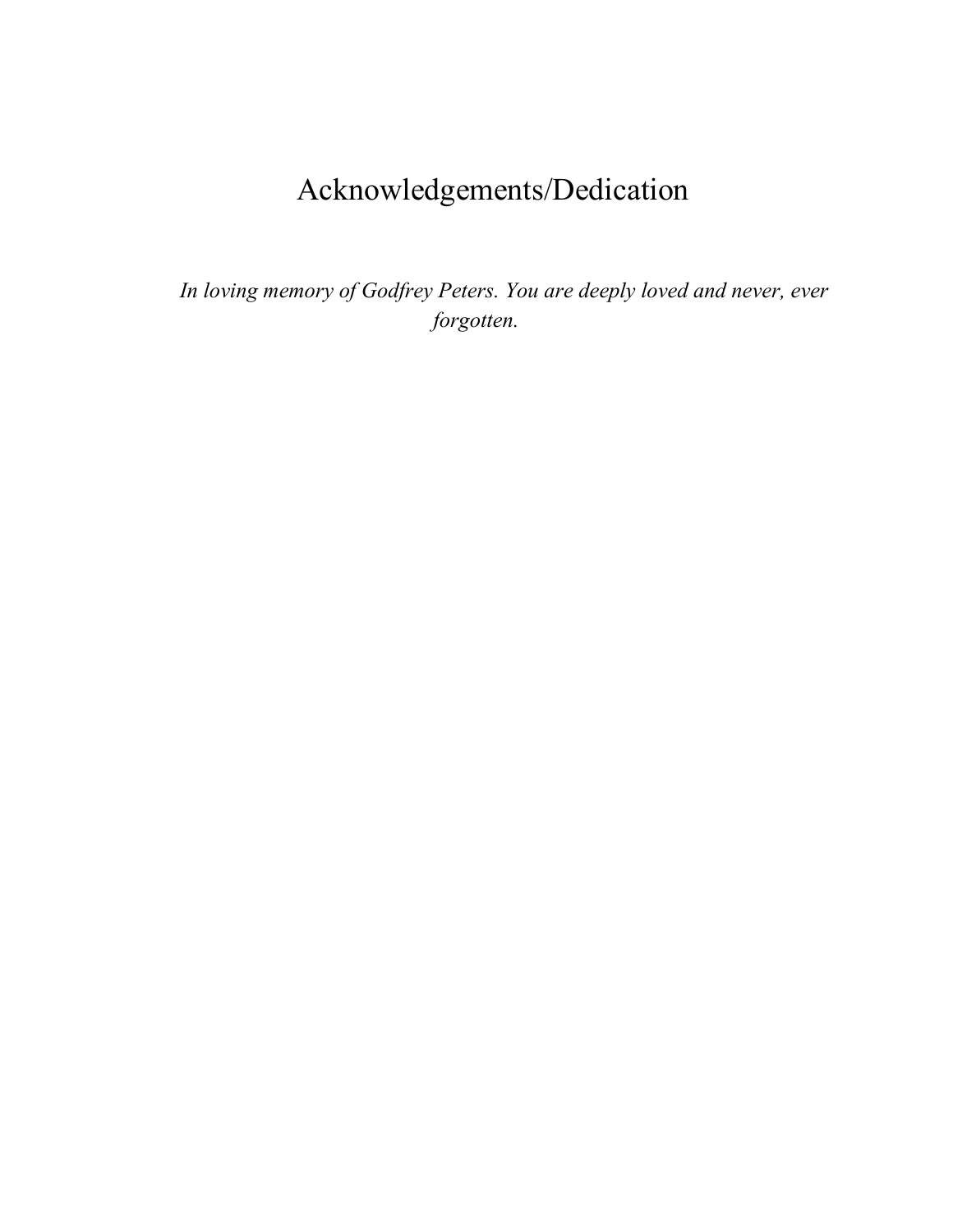### Contents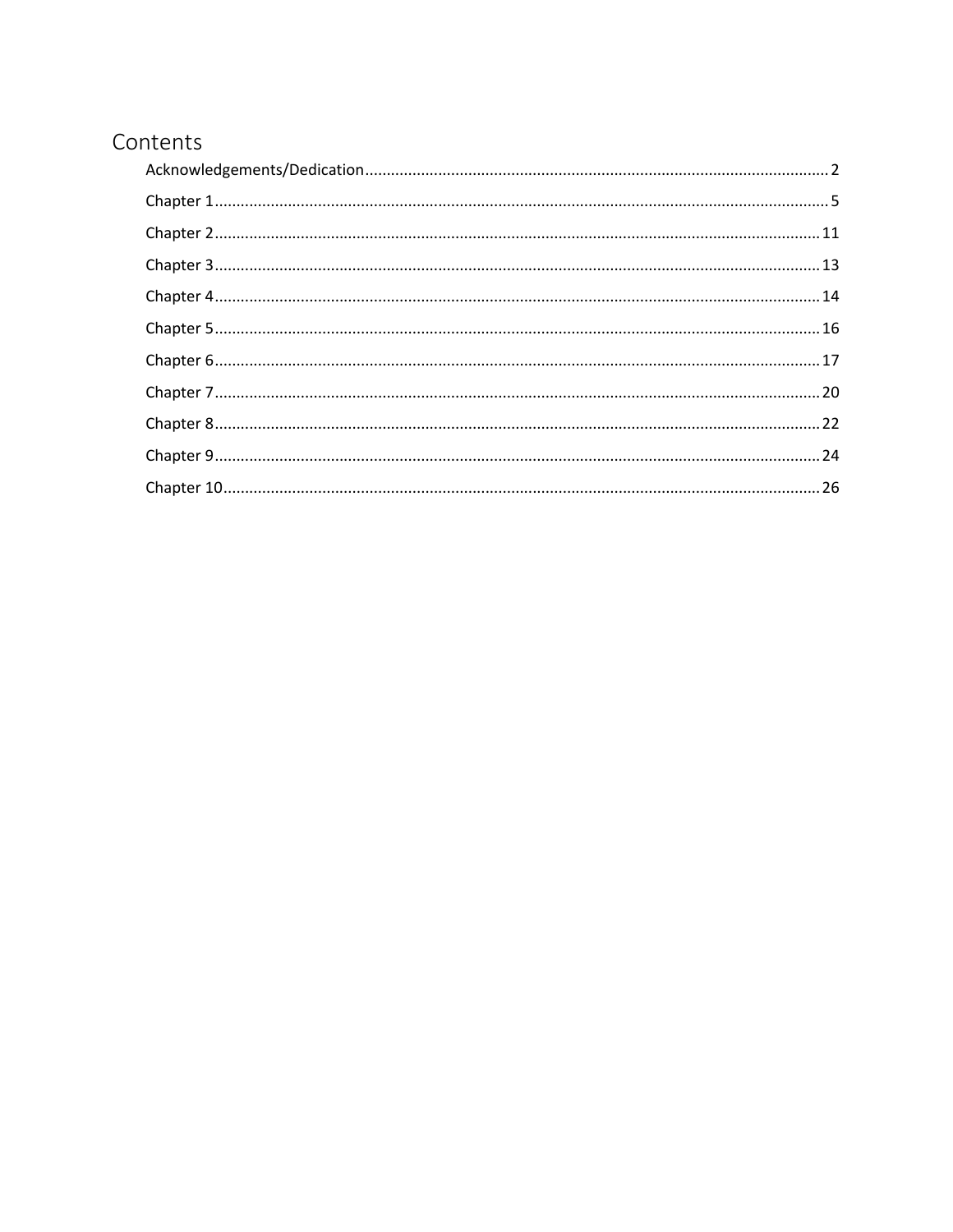# Treat Her Like A Lady

*A Short Story* By G. S. Sinclair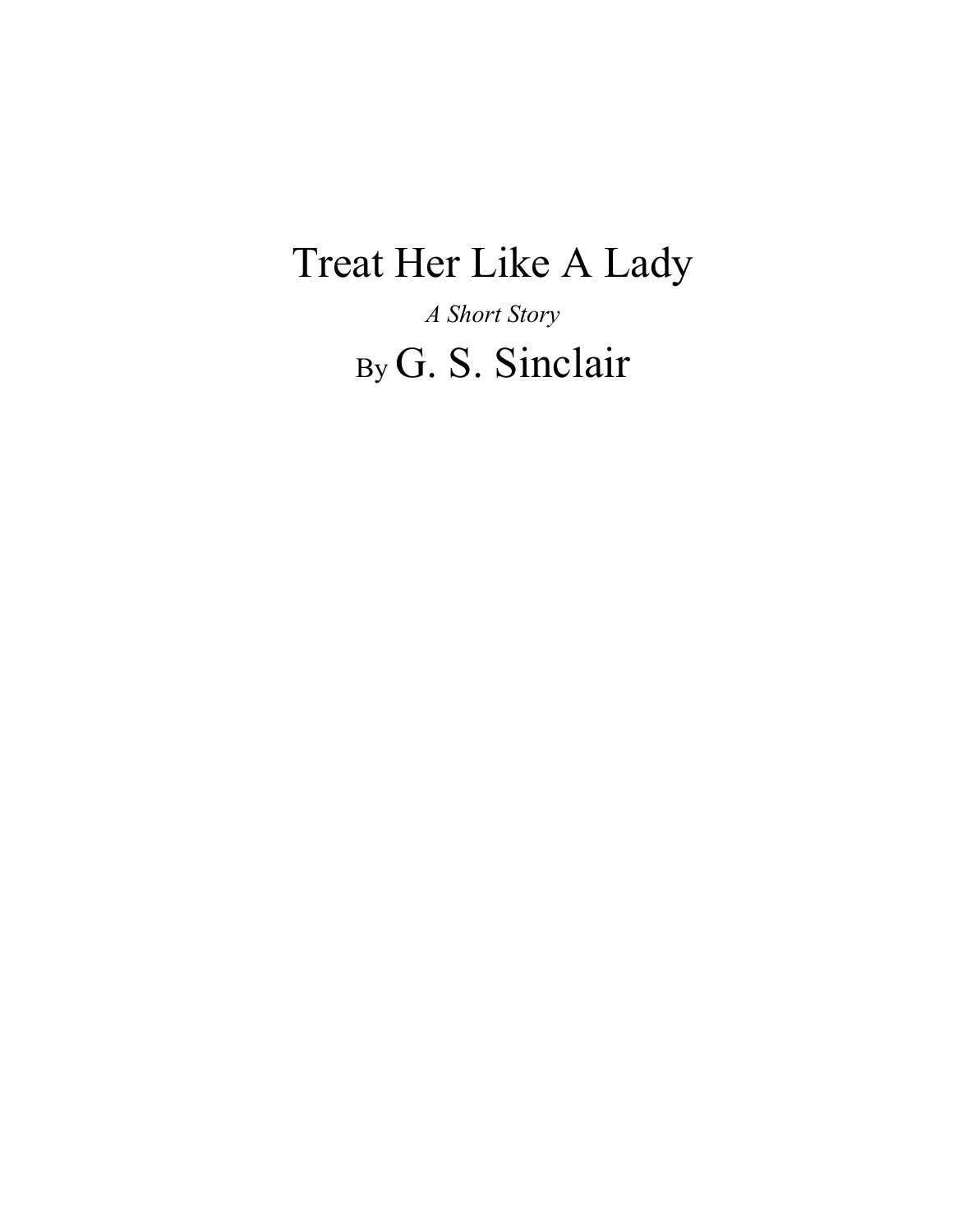IS FIST CONNECTED WITH HER jaw, and she felt fire shoot from her eardrums. She knew, without looking, that the salty taste in her mouth was blood. Topaz Bond braced herself for the afterthought. As he turned around to give her a slap that was the *best of his love*, she felt her bottom lip burst. It hurt too bad to cry. Besides she was just too damn scared. This was the last time Curtis Ellis was gonna use her…the last time. She stumbled to her knees. She couldn't quite straighten up. If she could just catch her breath and stop her heart from thumping.  $H$ 

"Ho, Imma kill you today. Tired uh yo shit, ya here me?"

*Barely*. She managed to say, "Curtis, why you always gotta—"

"Gotta what, bitch? Huh, huh. Say that muthafuckin shit again." He slurred and the stench of Grey Goose Vodka overwhelmed her.

BAM! The stained Nike sneaker crashed into the metal locker before it ricocheted to her back. She was numb to the blow, but its impact flattened her. Two sharp kicks connected with her side, threatening to lift her off the floor. Before floating off somewhere between yesterday and tomorrow, she heard him say, "You gon pay for makin me fuck up my shoes on you, ugly-ass bitch!"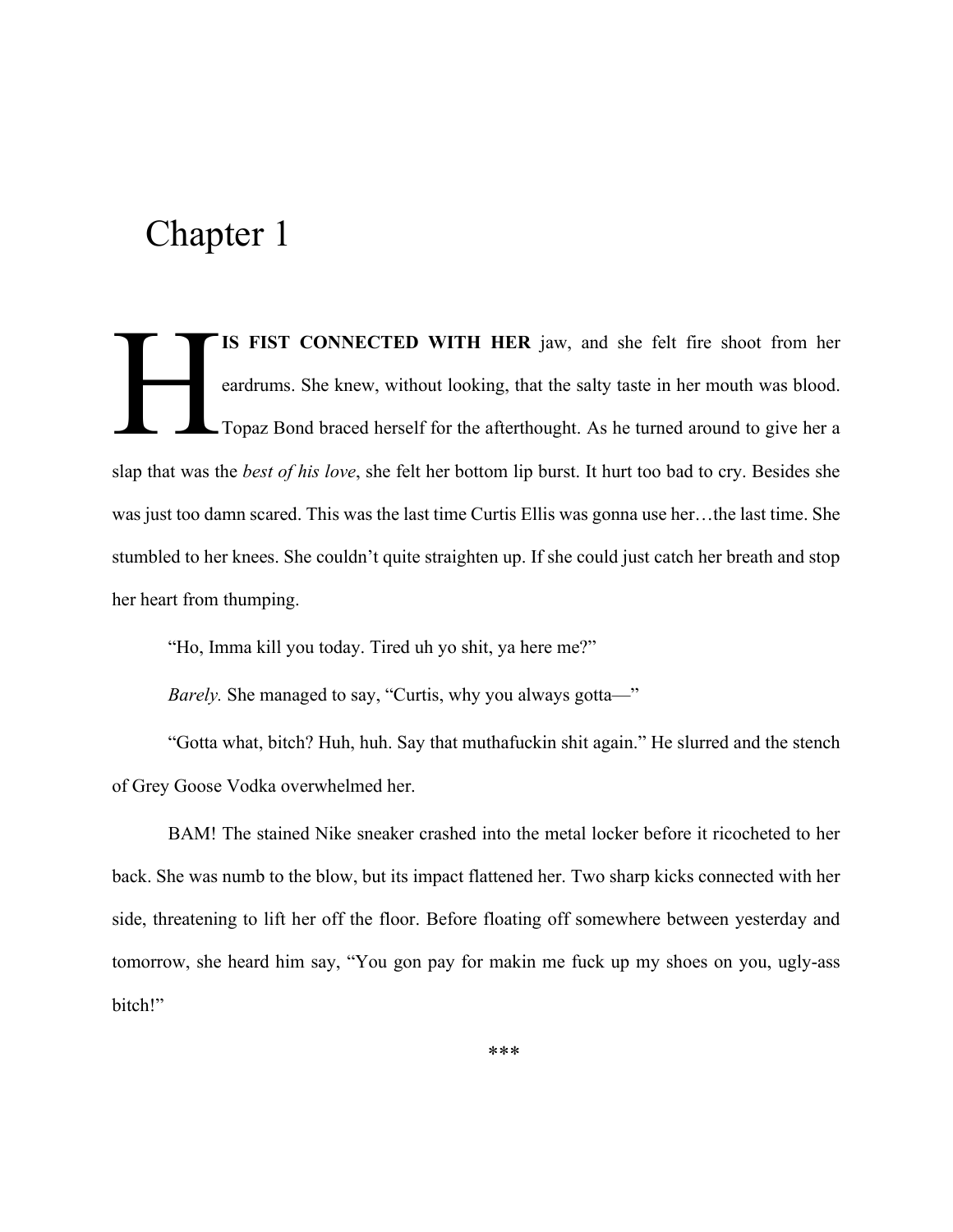#### TREAT HER LIKE A LADY

Topaz Bond lay in her tastefully decorated aqua and white bedroom. Her head pounded, her throat was parched and she had no recollection of getting out of Curtis' phantom grey Escalade. Yet, here she lay fully clothed on her bed. She looked in disgust at her bloodstained tee shirt.

She worried if the investment banker and his red-headed trophy wife in the huge sixbedroom home next door saw him bringing her in last night. Their three car garage faced the front of the Bond home. They didn't have kids and no one saw them except when they were unloading their cars or driving away from the gated Olympia Fields community that housed the well off and the trying-to-be well off. Even if they had seen Curtis bring her home, she doubted that they would have mentioned anything to her mother, Brinda.

Turning her head to the nightstand as her cell phone's display lit, she heard the refrain from Miley Cyrus' song, "I Came In Like A Wrecking Ball," the tune that she *tongue in cheek* made Curtis' signature ring. He *had* entered her life just like a wrecking ball.

Curtis Ellis had struck her as a hella handsome man with his small, tight physique. She knew he was much older than her, but somehow the fact that they were both nearly the same height lowered her defenses. Being driven around in his Escalade, going to the best restaurants and clubs had made her feel special. She glanced toward her closet at the large Coach and Michael Kors purses Curtis had given her. Expensive gifts that made her girlfriends envious. He had broken down her walls and the sex had been white hot until he became possessive, controlling who she talked to and where she went. Now, she felt like a wreck, and she just wanted to run away.

She ignored the persistent ring until mercifully it stopped. He should be at Fifth-Third Bank now. At least between now and 5:45 m she was free of him. She gathered her strength to get up. Her face hurt, her lips were swollen and her gums ached.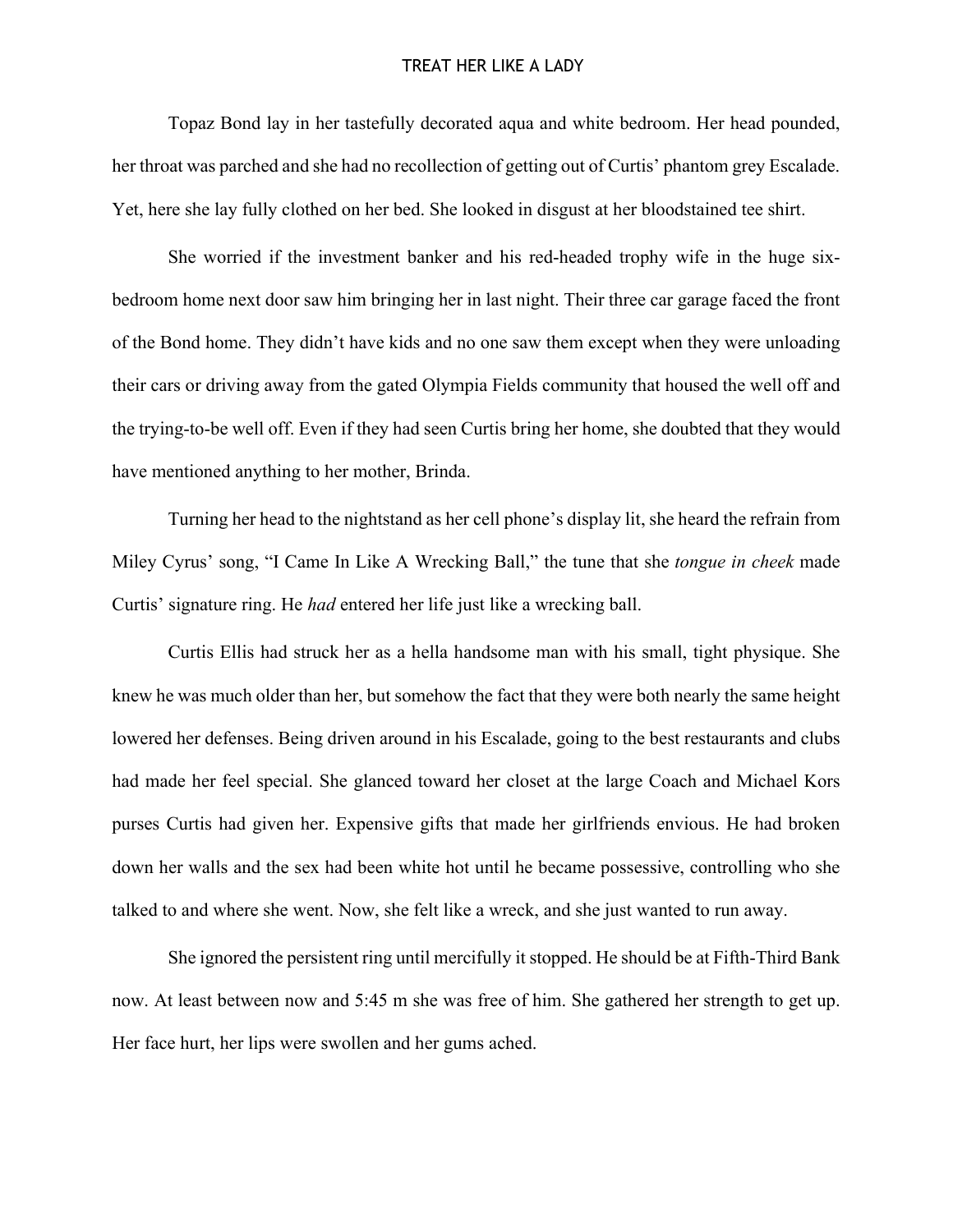She lay in her queen-sized bed with her clothes on. Curtis had, for some strange reason, taken her shoes off. When she sat up, she noticed they were neatly arranged: right foot, then left foot on the right side of her bed. *Shit, what kind of maniac beats the crap outta you and then carefully places your shoes?*

She would piss her bed if she laid down another minute. The battered girl rose slowly, like an accordion unfolding each crease one-by-one so that she could bear unleashing the pain. She heard the alarm clock on her dresser across the room. To avoid continuously pressing the snooze button until she was late for school, she didn't keep it next to her bed. This way she had to get up to cut it off. The noise aggravated her already-pounding head and she staggered over to turn it off. Topaz walked barefoot into the cool, aqua tiled bathroom of her bedroom suite. She squatted unsteadily, allowing the strong stream of urine to wash away the sperm that Curtis had probably deposited in her while she was unconscious. He had done it before, telling her, "No use letting good ass go to waste." She was happy for the safety that birth control pills provided against ever having a baby with Curtis.

"Topaz, sweetie, you up yet?"

"Yes, Mama," came her startled response, "Uh, I'm in the bathroom."

"Good. Did you do your homework last night?"

She took a deep breath before lying. Her mother worked two jobs so that they could afford this nice home in Olympia Fields. Brinda Bond was always either getting ready to leave for one job or the other—or just dog-tired. Topaz had no complaints. They had a fly-ass crib in the suburbs; she attended Rich Central, a good school, and her mother gave her a generous clothing allowance. But sometimes she missed having her around. She wished her mother had time to shop or just chill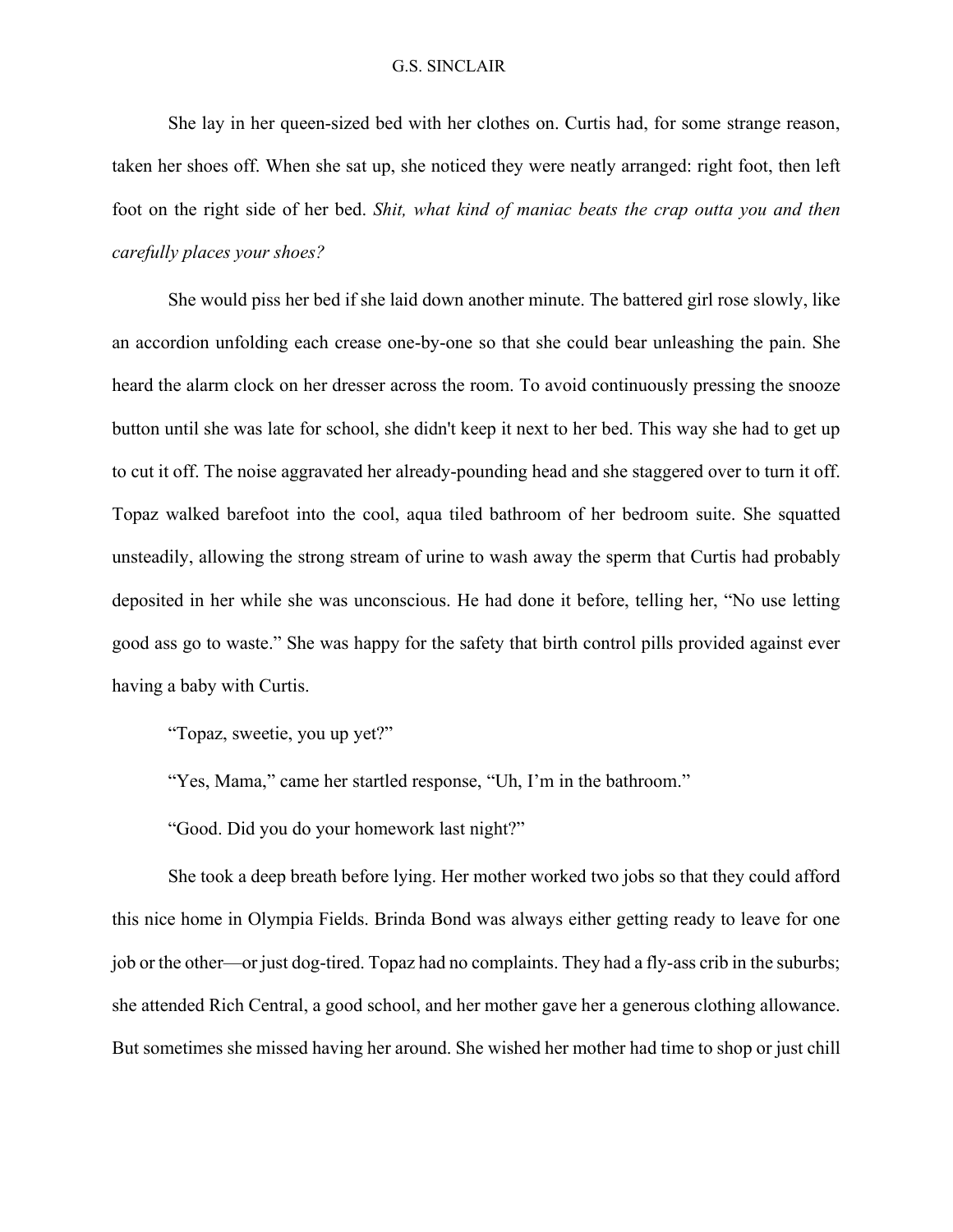with her and giggle the way they used to when she was younger. Before her father died. Now her mother's entire focus was working so that her daughter had a chance for a better life.

"Yes. Ma'am, all done," she said, mustering everything in her to sound cheerful.

"I made you some pancakes. Come on down."

Realizing she wasn't prepared to face her mother, she told a second lie. "Oh, uh, Mama, I just came on my period and I'm a mess. It's gonna take me a few minutes." She looked at the silver filigree-embellished face of her watch and noted it was seven-o-clock.

Brinda Bond needed to leave any moment to drive and park at the Metra Station in time to make the seven-fifteen train, or she would be late for her secretarial job at Kirkland and Ellis, where she worked closely with one of the law firm's partners. In addition to her work at the law firm, Brinda augmented her income with commissions earned working as a real estate agent for RE/MAX. Her life was a hectic race to keep her and Topaz living comfortably in the school district where her daughter could get a good education.

"Okay, sweetie, take a couple of Midols if you're cramping."

Her heart jumped as she heard her bedroom door open.

"Topaz, I'm headed out. Don't be late for school again."

"No *way,* Mother, I'm getting ready now."

"OOOKay."

She heard a hint of skepticism and warning in her mother's tone.

"Listen, I'll see you tonight. I should be home early. I don't have any properties to show this evening."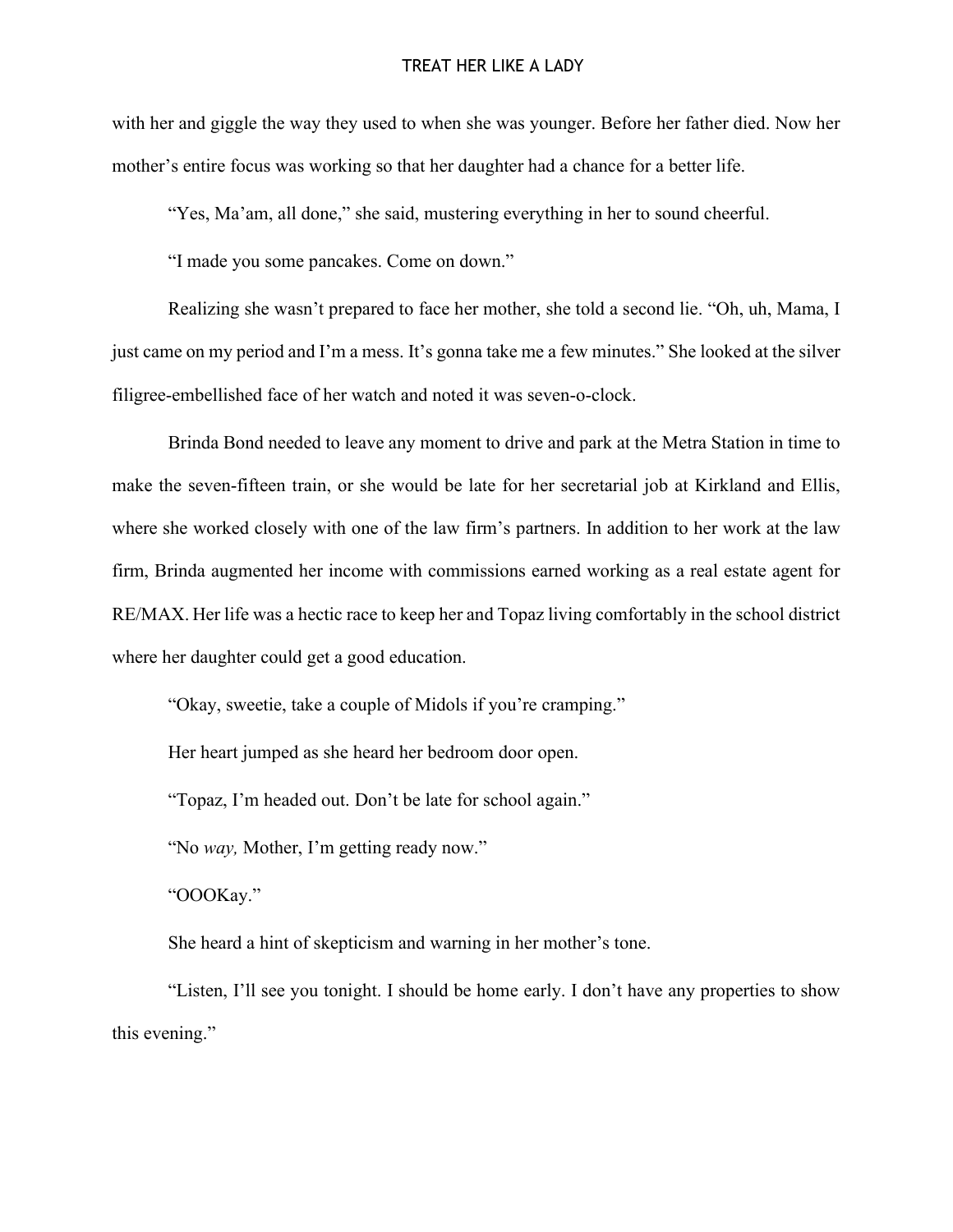Her mother closed her bedroom door, and Topaz heard her feet descending the steps to the first floor.

Topaz leaned against the bathroom door exhaling in relief. Crisis averted. With a single lie she had assured her mother that she was on her period, avoiding further questions and buying herself time to assess the damage to her face and make repairs.

As her mother hurriedly turned the tumblers on the front door locks, she said, "Have a great day! I love you."

She had barely formed the words, "Love you, too, Mom" when she heard the front door slam shut.

Aware that she *was* going to be late for school, she was comforted by the fact that she could easily make Trigonometry up; she loved math.

She stood and looked in the full-length bathroom door mirror as she pulled the short green tee shirt over her head. Her entire body ached, but it was the muscles of her mid-section that were raw with pain. She looked on her left side and saw the bruise and remembered the kick that had landed and left its mark.

Her mother would call the police on Curtis if she knew about the maroon bruise on her daughter's side or caught a glimpse of her puffed-up bottom lip.

At least she didn't have a black eye, and she just might be able to excuse the lip away by saying that she tripped down the stairs. Topaz stepped into the steam shower and allowed the hot water to pummel her, to cleanse her, to soothe her. The scent of orange blossom body wash lifted her limp spirits. She carefully toweled dry, brushed her hair, parting it down the middle so that it framed her cocoa-colored face delicately and barely grazed her slim shoulders. She searched in her overstuffed cosmetic bag and applied a light coat of colorless lip balm to her lips and searched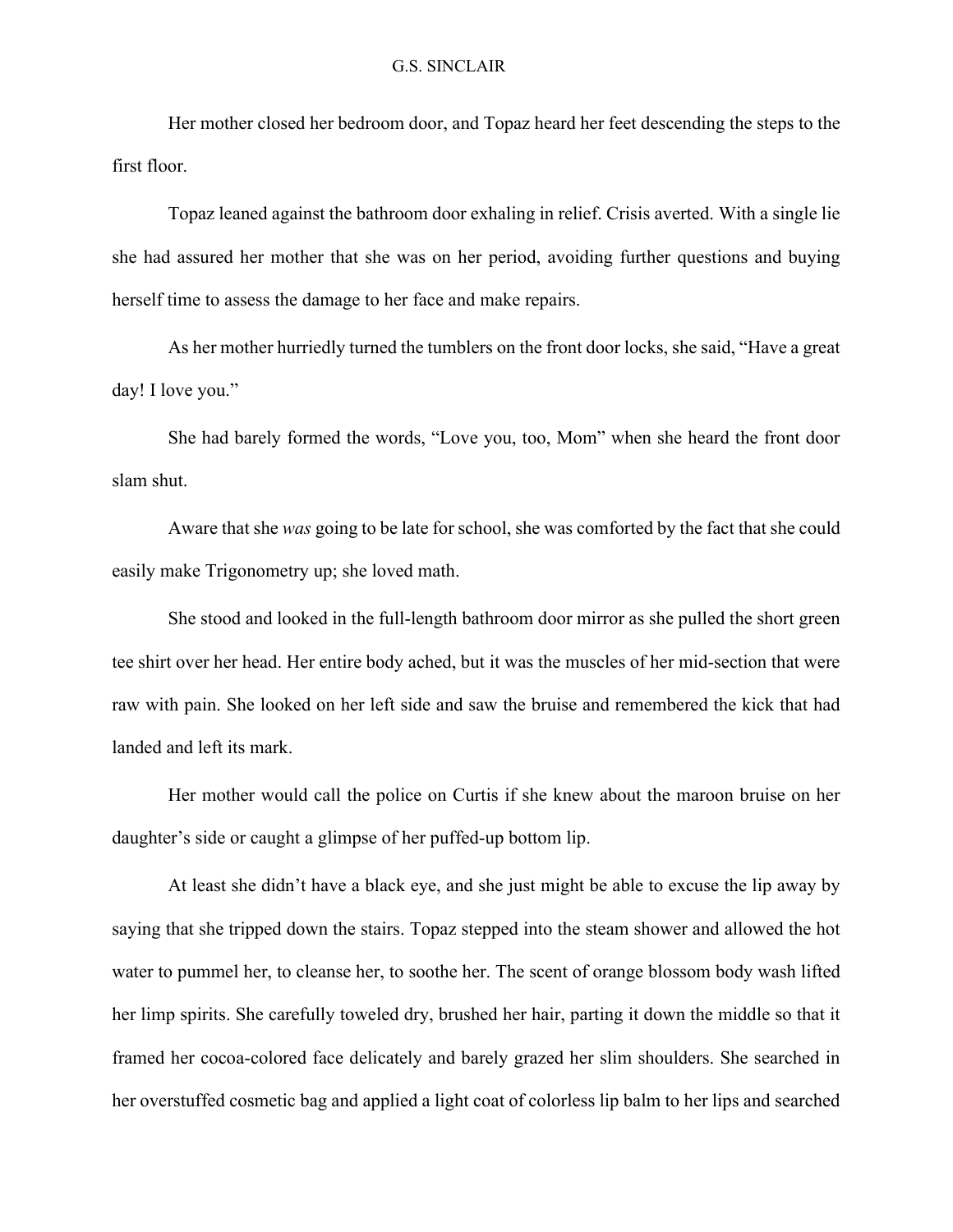for the new tube of MAC lipstick. Lipstick was her passion. She applied her newest shade, Candy Yum Yum, with a soft sable brush, making sure she got full, coverage of her lips. She could barely smile when she saw her reflection in the mirror.

She walked into her closet and quickly chose a pair of slim jeans and a graphic tee. Slipping on a pair of four-inch pumps, she was locked and loaded. She grabbed her book bag and rambled for her incomplete homework assignments. She had intended to complete her school work, but Curtis had picked her up from school and took her to his gym to work out with him—or rather to witness his half-clothed, sweaty workout. He was vain, always patting his six-pack and flexing his biceps.

Her mind flashed back briefly to yesterday afternoon just before the fight started.

"Hey, baby girl, look at what ya man is working with!" He had called out to her as he lay on the bench press, hoisting an increasing stack of weights. She guessed her apathetic look and her lack of response to his workout had been the trigger.

The sound of a car's horn being tapped lightly interrupted a stream of unpleasant thoughts, providing Topaz a temporary reprieve from reopening yesterday's trauma. She needn't look out the window to know that Nikki's black, Honda CRV was in the circular driveway.

*"D-a-y-m-n*," she said aloud. She grabbed her heavy, black rawhide-trimmed canvas book bag and leather Coach cross body bag and headed out. Seconds later, she stopped in her tracks. Rushing back to the bathroom, she rescued her blood-stained green tee shirt from the floor and buried it in the hamper.

*No use Mom interrogating me about the stained top*.

Nikki tended toward the impatient, and Topaz hustled downstairs and out the front door to meet her awaiting ride. Both girls were seniors at Rich Central High School.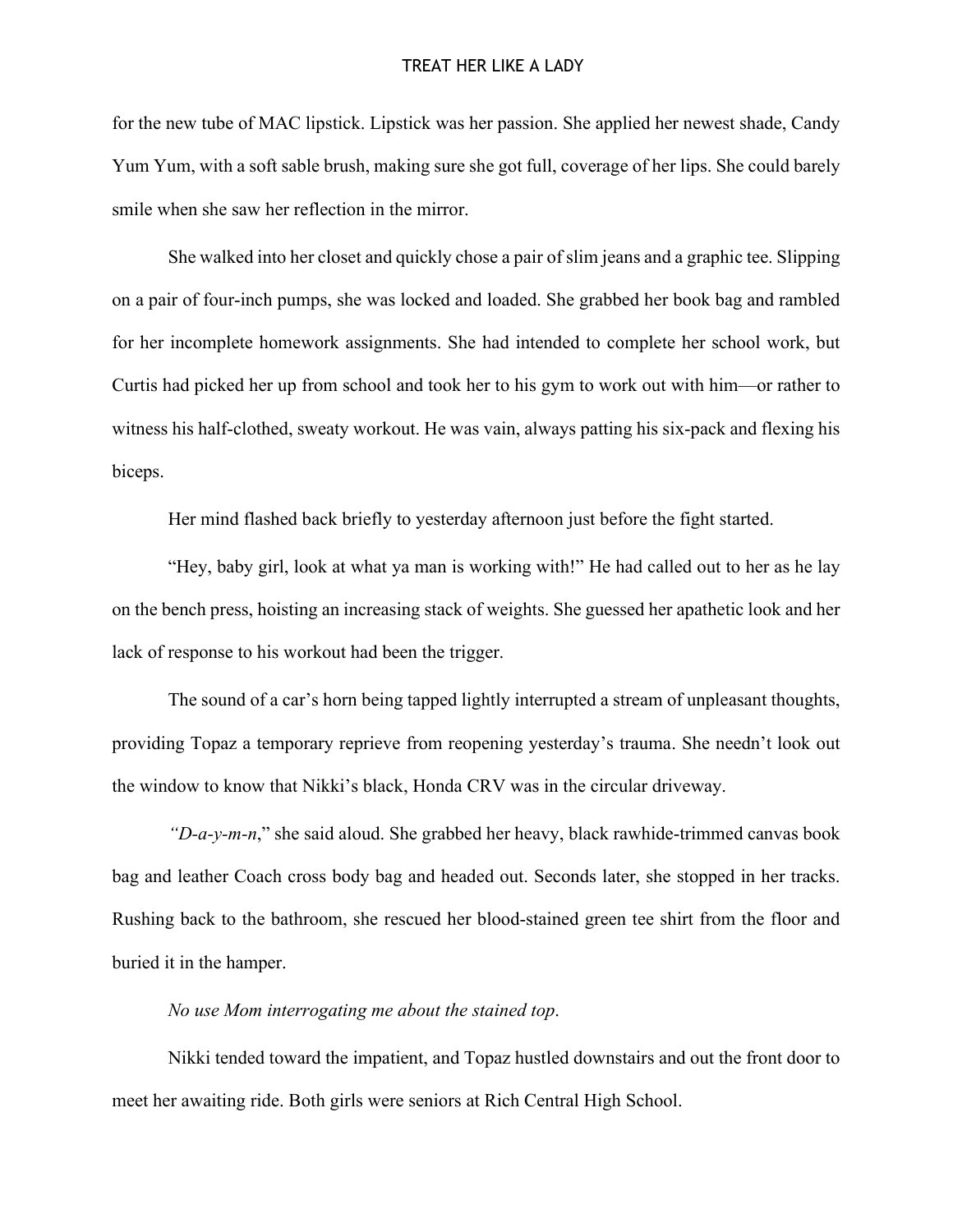### IKKI FRANKLIN POPPED THE DOOR latch and Topaz climbed into the front passenger side of the shiny, black truck. The rims sparkled and the tires shined. "Hey, morning," Topaz said, barely managing to close the heavy door. "Hey yourself, Boo," mumbled her friend, in the slow, croon that had become her N

regular tone.

"This ride is what's up," said Topaz, inhaling lemon air freshener and enjoying the truck's ambience. "You get it washed yesterday?"

"Twice a week—always. You know how I am about my ride."

"You just *like* a dude. Shit," she said, removing a stick of gum from the empty cup container and breaking it into pieces before chewing. She stroked her friend's ego.

"Don't hate, bitch," replied Nikki with a pleased grin that caused the gap between her two front teeth to show.

"I'm gonna need some coffee."

"You know we damn missin first period if I stop, right?"

"Yeah, I know." Topaz sighed. "I had a rough night, and I can't face *anything* without Starbucks this morning."

Nikki's eyes widened. She looked over at Topaz with a knowing gaze. "Cool, baby, I got you."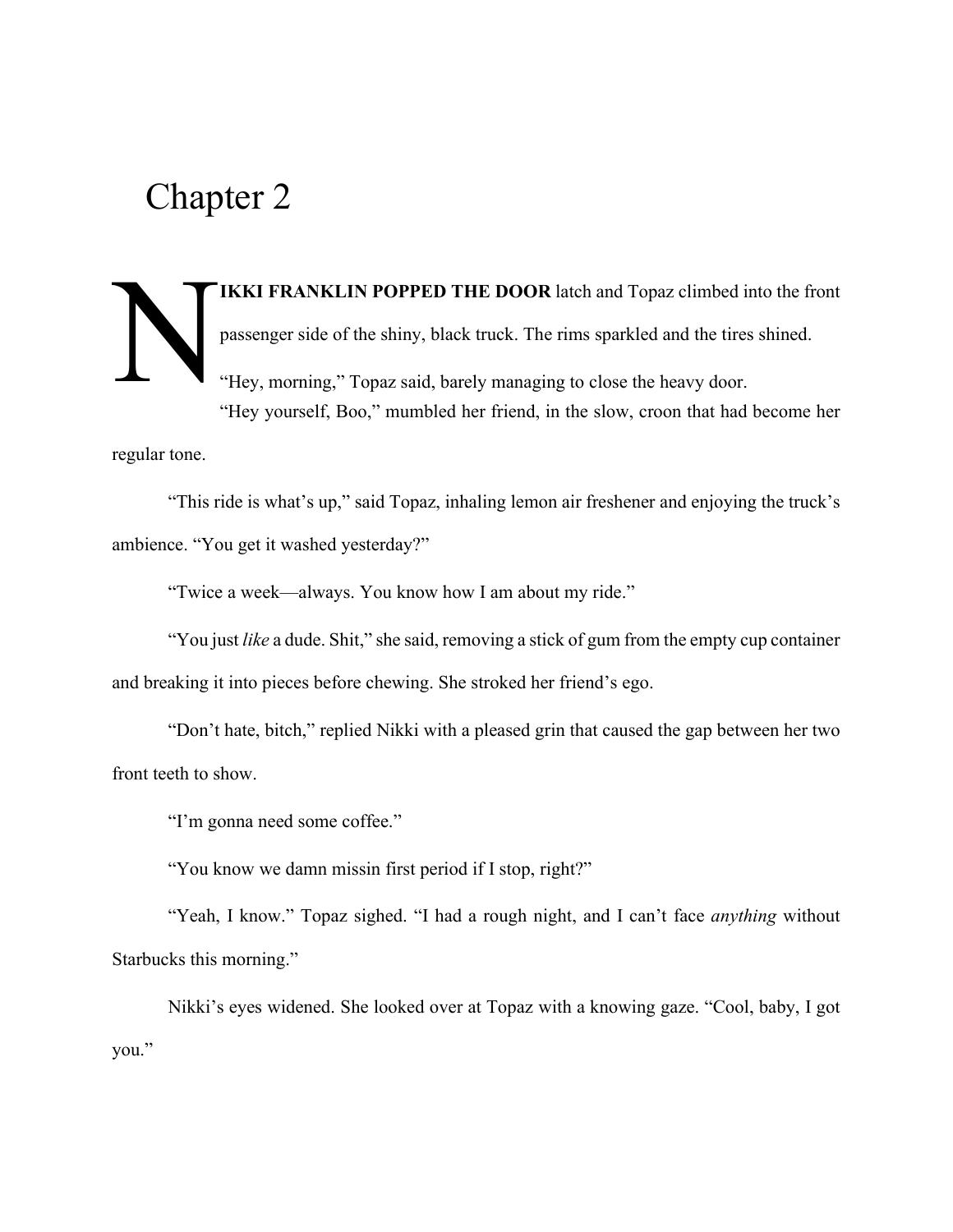#### TREAT HER LIKE A LADY

They rode silently several minutes down Torrance Avenue before Nikki asked, "Hey, Taupe, what happened to your mouth?"

"Like what?"

"Seriously. Don't bullshit me, girl. I *see* your lip swollen under all that pink lipstick. I know how your lips look. Did that fucka hit you again?"

Topaz was silent.

"Why do you let him beat on you, girl? You ain't gotta take that shit. He supposed to treat you better. Treat you like a young lady supposed to be treated."

Topaz spat out a quick lie. "It was my fault, Nikki. I said something I shouldn't have said. *You know I have a big mouth*. Curtis is under a lot of stress from his baby mama. He just snapped."

"So *talking a lot* means you need to be beat on? Like I said, you ain't gotta take that shit offa him." Nikki reached over and covered her friend's hand with her own, giving it a quick squeeze. Topaz received its warmth. It felt good. She was glad to have a friend. The car pulled into Starbucks lot, and Nikki got out, leaving the keys dangling in the truck's ignition.

She returned a few minutes later with two coffees and walked over to the passenger side. Topaz lowered the window and accepted the hot containers.

"Tall medium roast with soy milk, right?

"Yep. You remembered."

"I *always* do." Nikki grinned, staring directly into Topaz's heavily-lashed brown eyes.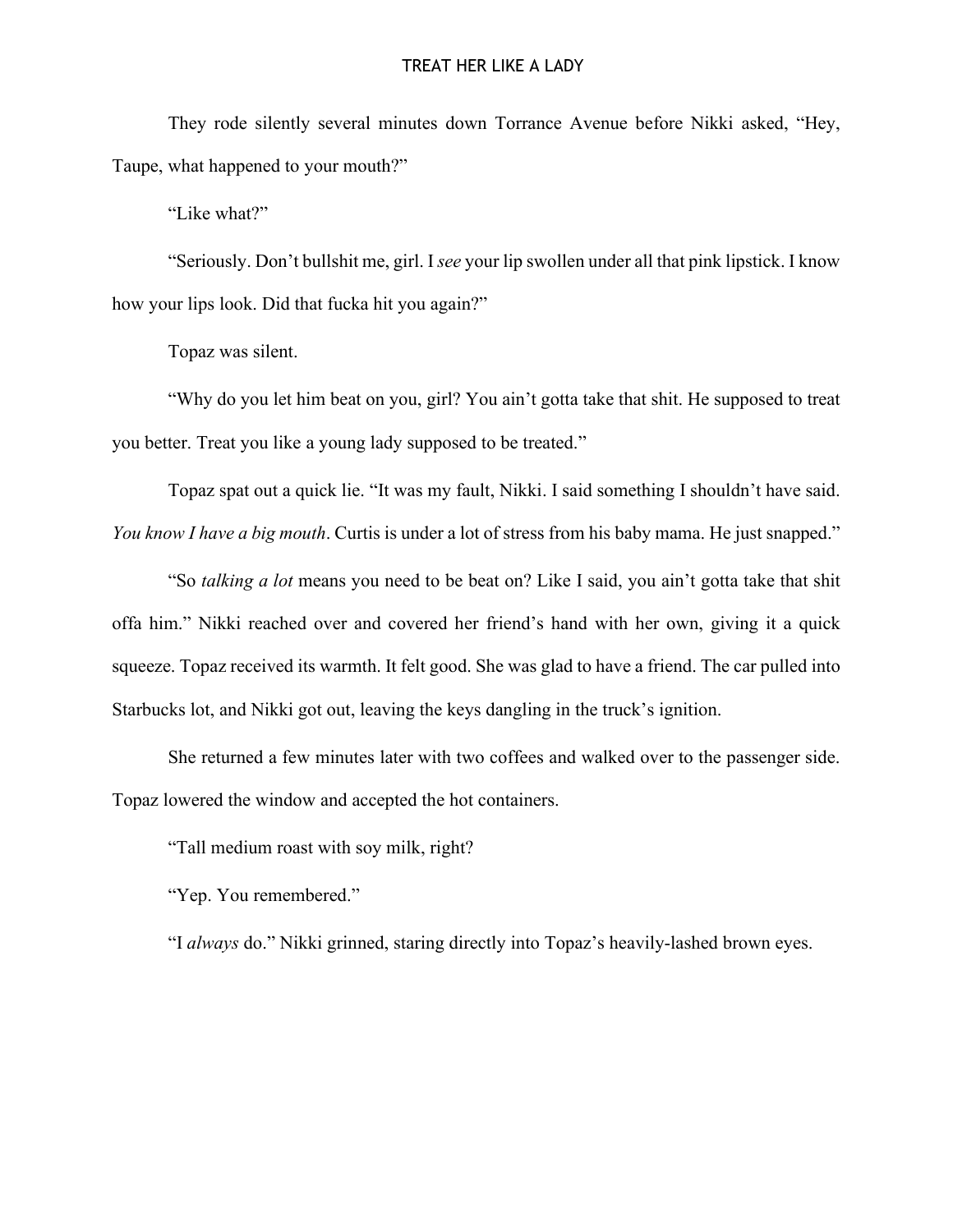IKKI PULLED INTO THE STUDENT parking lot after dropping Topaz at the entrance. She was late again. *Damn that Topaz.* She grabbed her book bag and slung it over her left shoulder. Her Rocawear jeans sagged four inches below her natural waist, and the grey and black Roca tee fell past her ample hips. She walked with a subtle, but confident, swagger. She ran her fingers through her short-cropped black hair, adjusted her Ray-Bans and prepared herself for the hassle she was going to get in the attendance office. N

*Hell*, she rationalized, *better late than missing the damn day altogether*. She didn't want to miss her second period Chemistry.

Nikki fought to erase the image of the abused Topaz from her mind. The milk in her coffee churned in her stomach. She felt like kicking Curtis' stupid ass, but that wouldn't solve the problem, because Topaz was an addict, and Curtis Ellis was her drug of choice.

*That girl is so blind she can't see nothing to the left or right of his trifling behind.*

She wanted to demand that Topaz stop seeing Curtis and tell her he was probably married. Even though he wore the same sharp gear as guys their age, dude had to be at least forty years old. But until Topaz got tired of lying to explain her "accidents," telling people she was clumsy and unlucky, there was nothing to be done but to pick her dumb ass up for school and wait.

*I've got to be patient with Topaz. When you have a jewel, you treasure it.* Topaz was that to Nikki and more.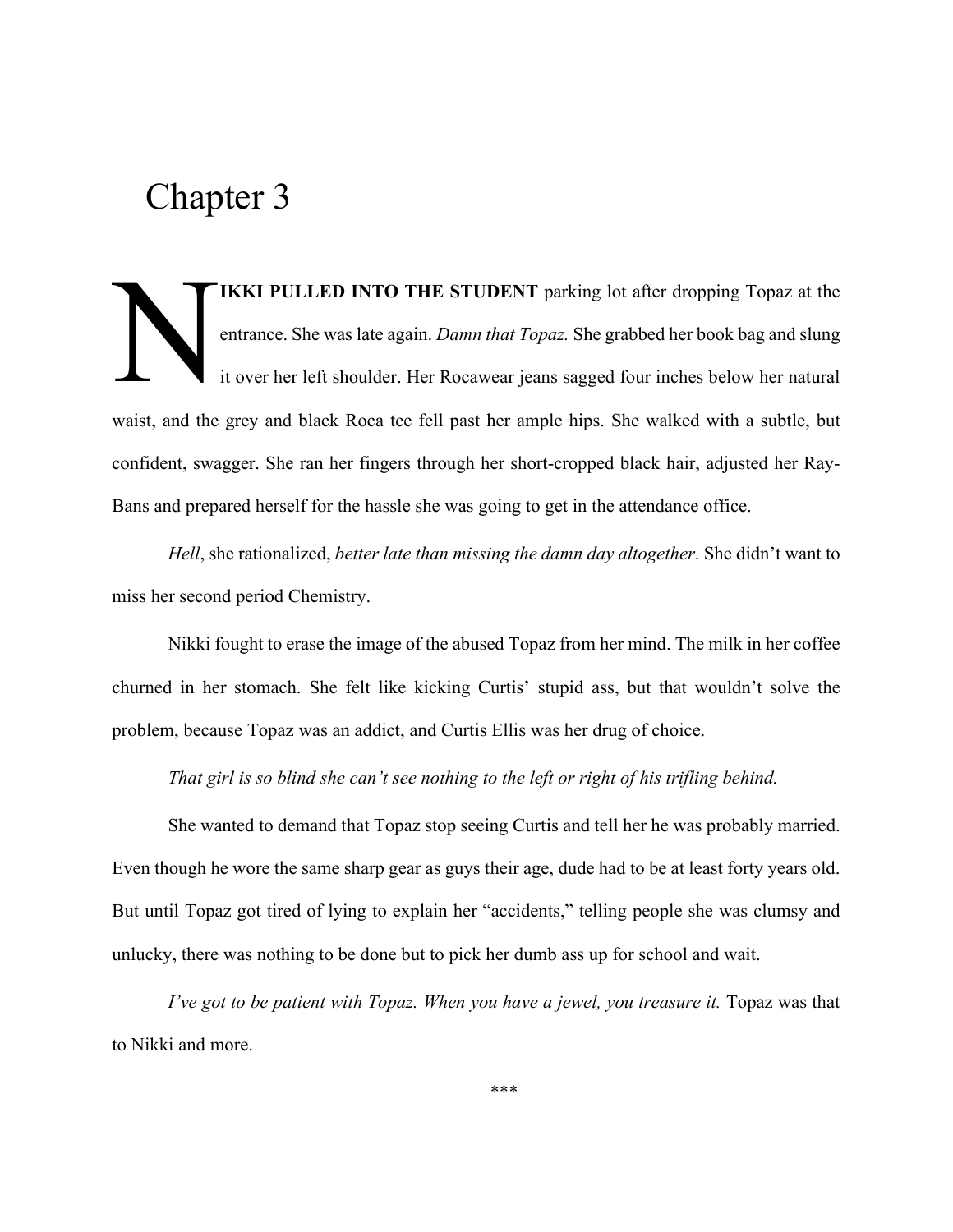IKKI GOT HER TARDY SLIP and inched her way through the crowded hallway just before the bell sounded for her second period class. She got in class just as Mr. Procter, the chemistry teacher, rose to close the door. She sat down and pulled out her textbook, pretending to be following along with the lesson, but her thoughts were anchored to Topaz. N

They had known one another since the fourth grade. Both girls' mothers had moved to the south suburbs seeking a safer environment and better education for their daughters. Nikki and Topaz had quickly become friends and were largely inseparable. An unexpected shift had occurred in the eighth grade. Topaz had started batting her lovely long-lashed eyes at boys, and all Nikki could think about was Topaz.

A warm, tingling sensation flowed through Nikki's entire body whenever she thought of Topaz. Feelings initially interpreted as friendship, over the last couple of years had become much deeper. She longed desperately for Topaz.

When she thought of Topaz's hair, permed soft and parted down the middle and her lips that were a natural rose blush, she couldn't concentrate. Every time Topaz looked at her with those sweeping lashes that she curled to keep out of her eyes, she was intoxicated. It was so damn hard to keep cool about it. Especially now.

Nikki remembered the feeling of wrapping Topaz tightly in her arms and twirling her around after her successful audition for the drama club. That had been their personal victory. They were a team. Topaz was painfully shy, and she shared with Nikki how badly she wanted to join the group. The drama coach held the auditions in the auditorium where anyone could watch. Topaz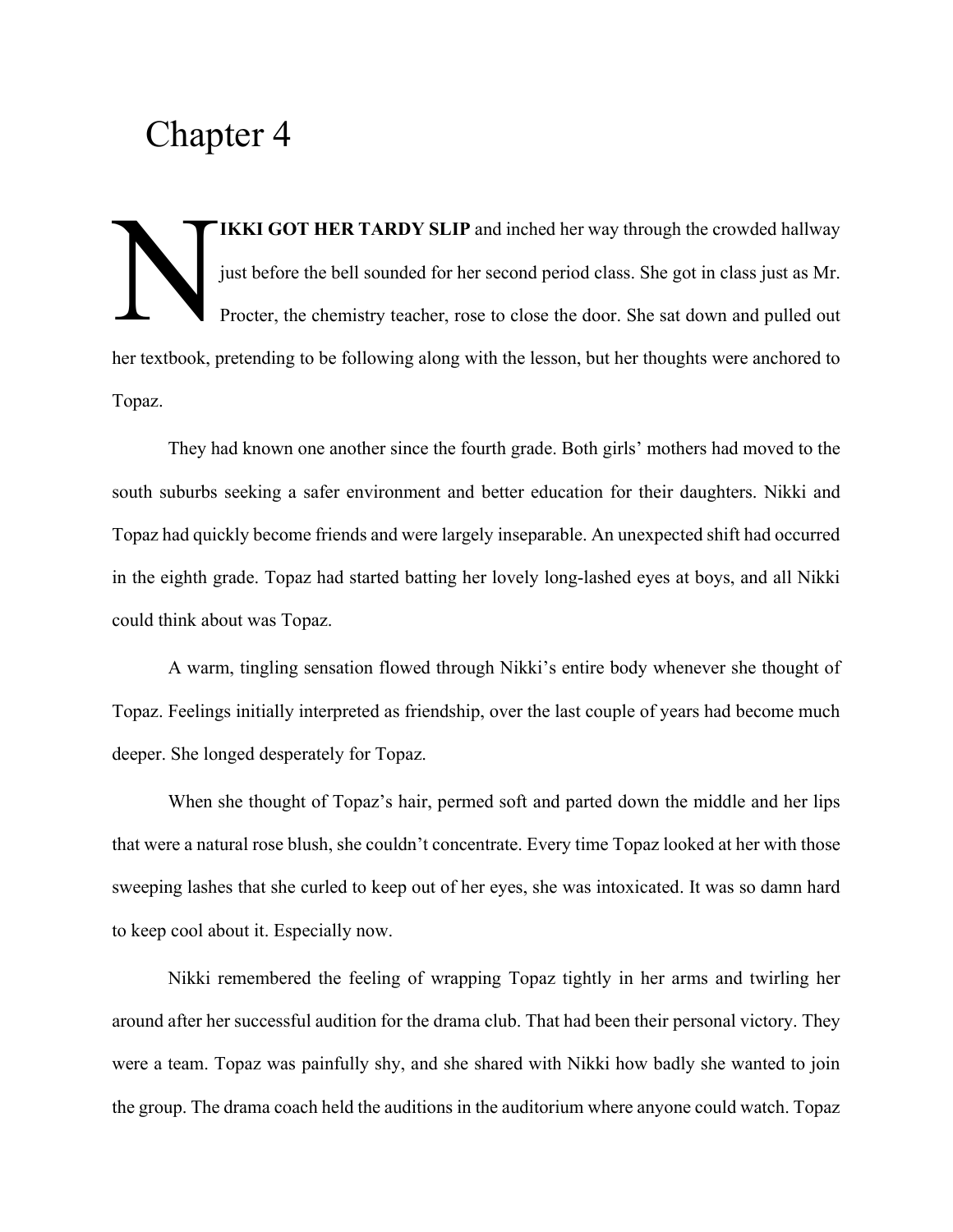#### G.S. SINCLAIR

had been terrified. She had elected to perform "Still I Rise" by Maya Angelou. Nikki remembered telling her, "Taupe, everybody likes that poem, but you gotta do it different to grab attention."

Topaz stared blankly, but Nikki had a plan. She critiqued Topaz's every move and gesture until she performed the poem as a sassy, gut-bucket-blues poem. They had spent three weeks together with Nikki as her devoted drama coach practicing for two and three hour stretches.

Nikki used her iPhone to video and play back every gesture, movement and hip-wiggle that Topaz made in the delivery of the iconic poet's work. She listened to the rise and fall of her voice and rehearsed every possible nuance until, at last, they were satisfied.

Finally, after three weeks of grueling rehearsals, Topaz auditioned brilliantly and was selected! They had celebrated by smoking a blunt on the drive to see *Ride Along*, at the Mall. Weed made the Kevin Hart comedy even funnier and they had laughed to the point of being shushed by a senior couple a few rows behind them. That warm early October night felt supernatural as they had walked arm and arm up the driveway to Topaz's home. Nikki felt a growing pride in who she was and who she wanted to be more than ever. When Topaz opened the front door, turned and spun around to say goodnight, Nikki had leaned in for a kiss. In a split second Topaz had looked at her, acknowledging who she really was. Then, she kissed Nikki lightly on the lips and, without speaking, quickly went inside.

Nikki started towards her car, intuitively turning to look backwards at the second floor window: Topaz's bedroom. She could faintly see her standing behind the gauzy curtains. She waved. Topaz waved back. But it was the kiss that lingered on Nikki's lips and warmed her on the drive home. She had been kissed on the lips by her Topaz. That was last year. This year Topaz was with that little idiot Curtis.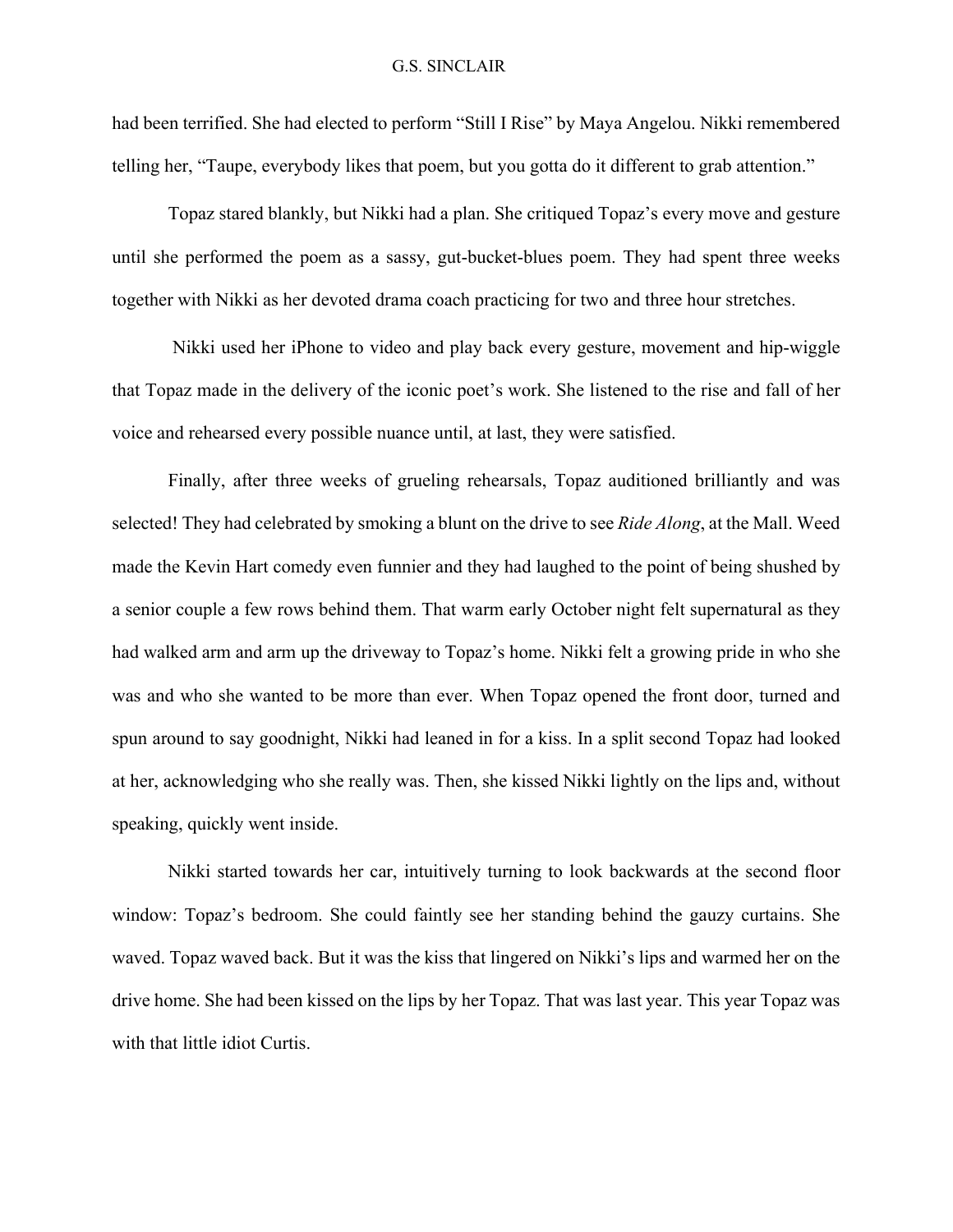NE OR TWO EVENINGS A WEEK after school, Nikki hung out at Bruce's Body and Fender Shop. Bruce was her father's oldest friend, but she was closer to Bruce than to her father. Maurice Franklin was serving a twenty-five-year sentence, and after two years of her mother traveling back and forth to make prison visits, he had told her mother, his childhood sweetheart, to move on. He had refused all her subsequent visits and no longer wrote. Nikki knew that he still communicated with Bruce. O

Bruce stood in the gap, taking care of his friend's daughter as best he could. He taught her everything she knew about cars and let her do small spot-welding jobs. She felt at home with the odd collection of guys that hung out in the shop. Her cell phone rang. She lifted the welder's mask and pulled the phone from the back pocket of the lightly-soiled grey coveralls. She recognized the number as Topaz's.

"Hey na—"She was interrupted by Topaz's screams,

"He's gonna kill me, Nikki. I swear if I come up dead, it was Curtis!" Topaz's voice was garbled and incoherent.

"Hold up. Where the hell are you?" She moved the phone away from her ear to better hear the call. "Seriously? On 43<sup>rd</sup>. What are you doin on the low end?"

Bruce was on the ground under a blue Mustang. He slid from under it just in time to hear her holler, "Bruce, I'm out!"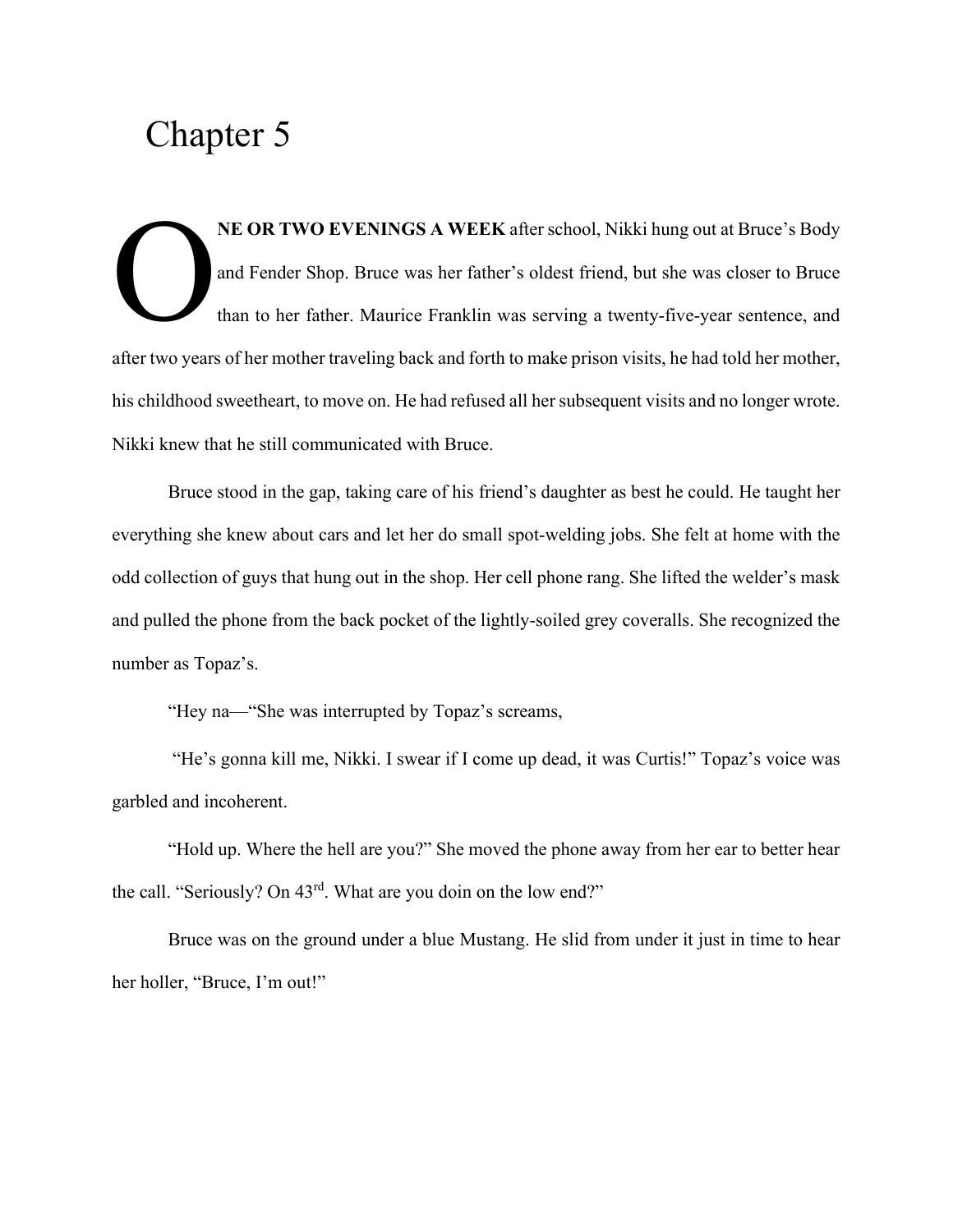IKKI DROVE STRAIGHT DOWN HALSTED to  $95<sup>th</sup>$  before picking up the Ryan. Fifteen minutes later she was exiting at 43rd and headed for the Bronzeville Coffee House on 43rd and St Lawrence. She found Topaz shivering like a wet puppy at a table near the back of the small brightly-furnished business with flavored coffee, light snacks and Wi-Fi. N

"What the hell happened to you, Boo?" Nikki took a breath, trying to stabilize her racing emotions.

Topaz's hair was in disarray. The front of her blouse was ripped, and she was wearing a leather jacket that she clutched at to cover her bra. Nikki caught a whiff of urine and wondered who the hell would drink coffee anywhere that smelled of piss. Then she realized that the smell of urine was coming from Topaz.

"He beat you!"

"A little." Topaz grimaced.

She sat down and placed her hands across the table to steady the trembling girl's arms. Leaning forward, Nikki looked straight into her friend's frightened eyes. "What do you mean a little?"

"Nikki, I was trying to leave him. I told him I was done. I was walking away and he grabbed me from behind and flung me around. Then he said," she took a short breath, exhaling, '*Bitches don't leave me, I leave Bitches!'*"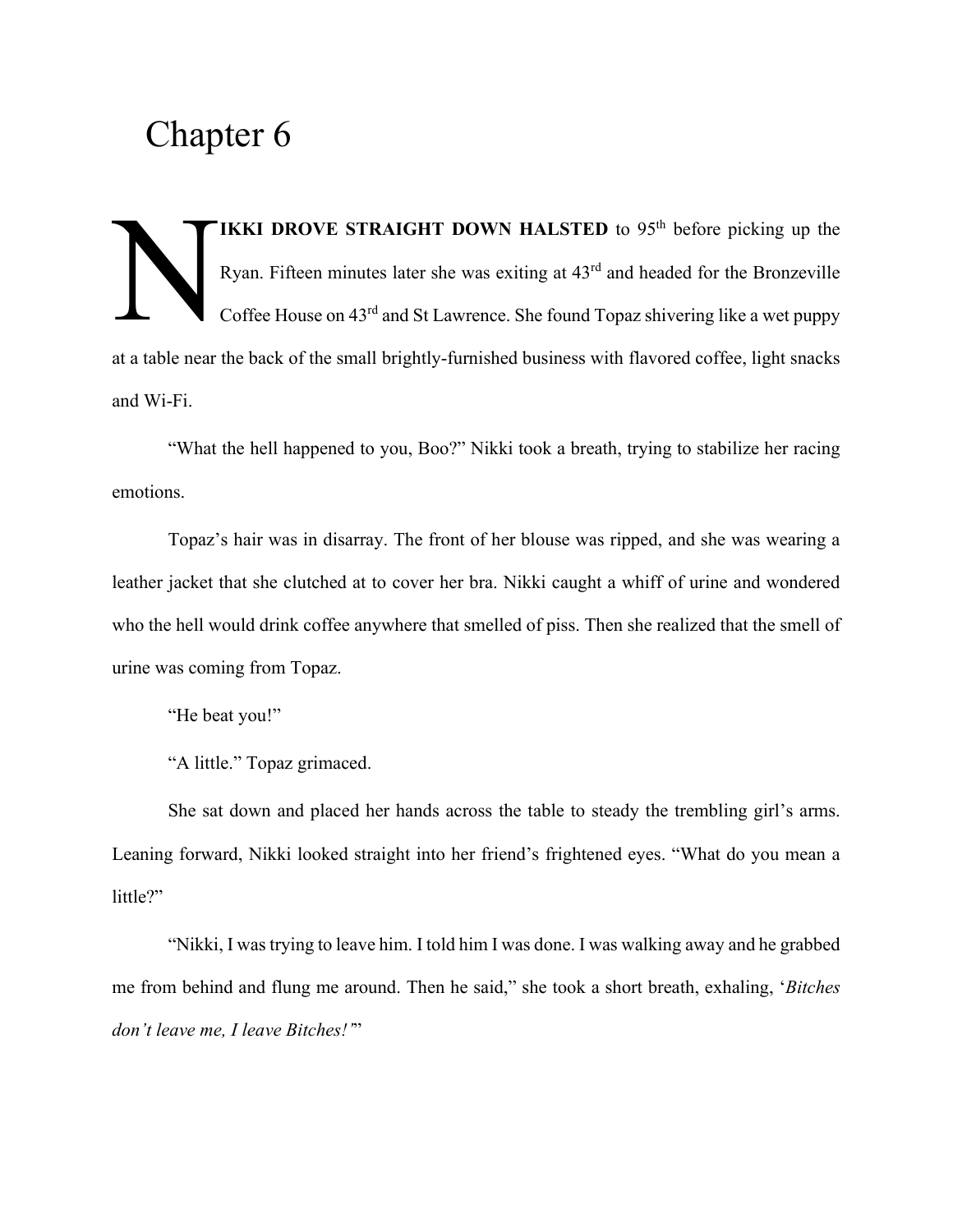#### TREAT HER LIKE A LADY

She wiped away tears that streamed down her face and closed her eyes. "Th-that's when he pulled out a pistol. I started screaming. And, Nikki, before I knew it the gun was right here." She lifted tendrils of hair to expose a red bruise near her left temple.

"What the Hell! The muthafucka is a dead man!!!" Nikki pushed against the table, standing up, looking at Topaz.

"He *really* pulled the trigger. I *heard* the click, Nikki, and I pissed all over myself." The retelling of the story made the fear and humiliation raw again.

"Taupe, where the fuck was y'all that nobody helped you?" She slammed her fist on the table, causing the salt shaker to topple to the floor and break.

Nikki grabbed some napkins from the next table and handed them to Topaz, who proceeded to blow her nose and wipe her reddened eye sockets while she picked up the broken glass shards that had been the salt shaker.

The server, a slight-built woman with short kinky twists, rushed over with a towel.

"Sorry, miss, I didn't mean to do that, it's just that—"

The server said, "I overheard some of this. No harm done. We got some mo' salt shakers." Nikki nodded and returned her attention to Topaz.

"I just *knew* I was dead. Then he said, 'Bitch, don't make me kill *your* ass.' He said it like he had killed before. I thought Curtis was just mean, but he-is-crazy!" she said between heaving breaths. Topaz continued to ramble, "Nikki, is he gone kill me?"

Nikki looked at her friend and gathered her up into her arms. "Listen to me, Topaz," she said, lifting Topaz's face by its angular chin. "Curtis is NOT going-to-hurt-you-ever-again. Trust me."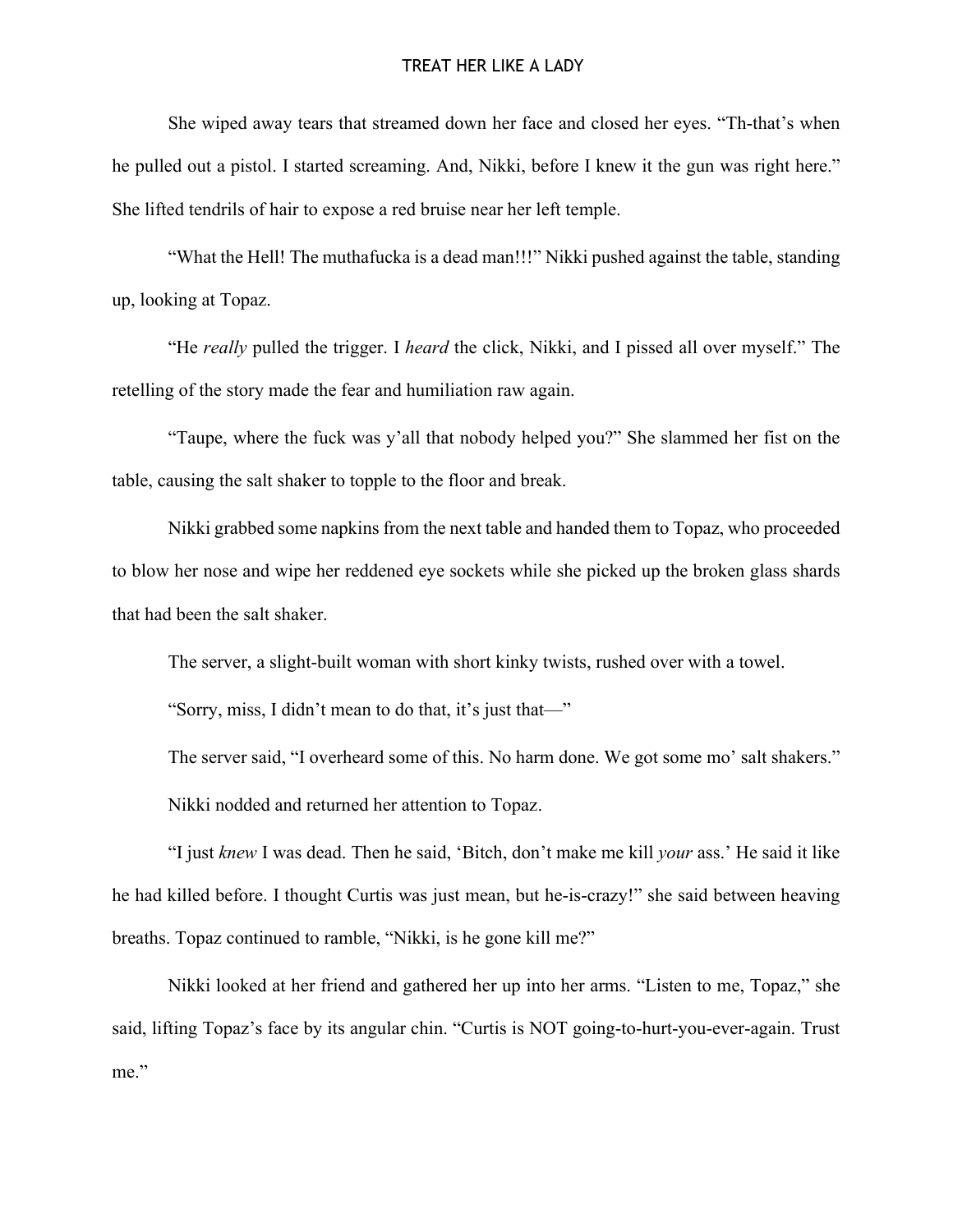#### G.S. SINCLAIR

The server returned as they were leaving. "Damn shame. You need to call the police on that sucka."

"Nah, miss, I got this."

The woman gave Nikki a sheepish smile and turned to attend to an incoming customer.

Nikki grabbed Topaz's purse and helped her into her truck. Topaz's frantic sobs of, "He's gonna kill me," fueled a long-suppressed anger.

*What makes a muthafucka think he can do some shit like that and not pay.*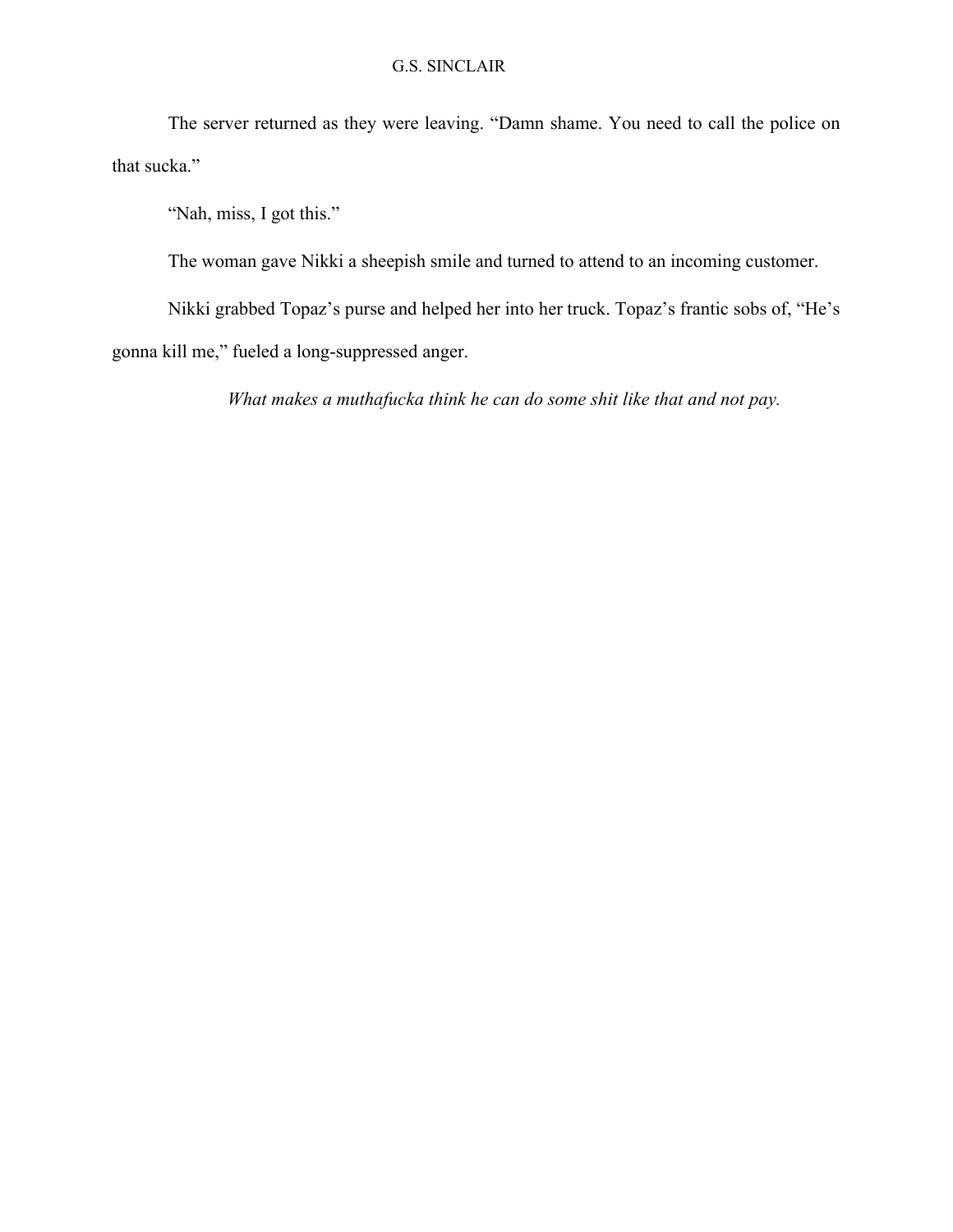HE TWO GIRLS DROVE AROUND for several hours. It was nine-thirty that evening when Nikki drove Topaz back to the subdivision near 199<sup>th</sup> and Torrance where Nikki and her school teacher mother lived with Jasper, their fifteen-year-old cat. Curtis was bound to lay low for a few days, but he knew where Topaz lived, and there was no guarantee her mother would be home to protect her if he came there. She took Topaz straight upstairs to her bedroom. **T** 

Next, she needed to square things with her mother. Everything needed to be lined up just right.

She found her mother lying across her queen-sized bed, with Jasper. The fat calico cat stretched out beside her like it was girl's night out.

"Hey, Ma, how you doin?"

"You finally got in? Do you know it is a school night?"

"Yeah, sorry I know. I went to pick up Topaz. We have a project, and I wanted her to stay over tonight so we could get started. Is it okay? She has her stuff for school, and she already told Mrs. Bond.

Her mother sat up, leaned on one elbow and looked at her daughter. "Honey, I'm tired tonight, but I'll call Brinda in the morning. If she's fine with her staying, I don't mind. You girls are like sisters anyway."

"Cool."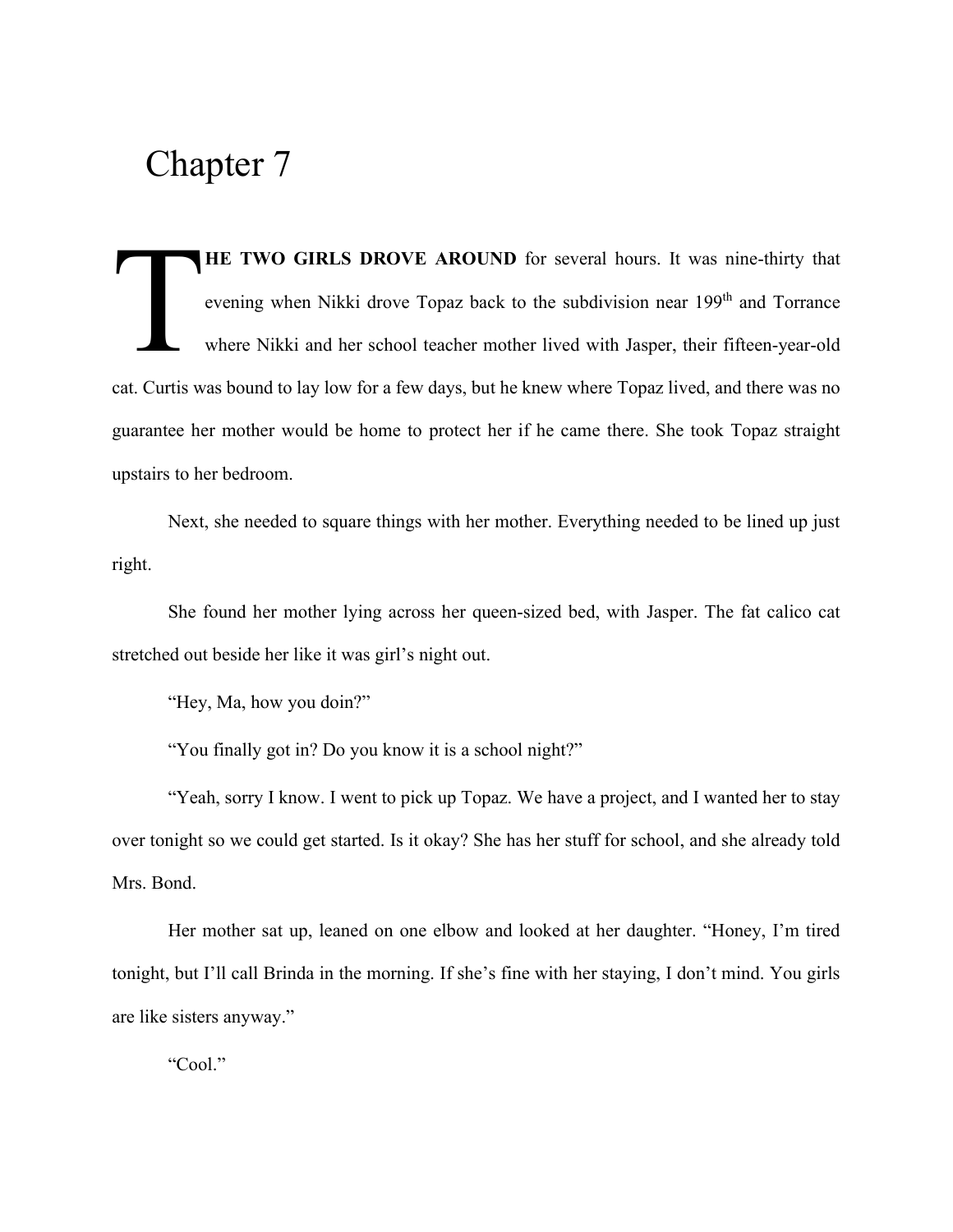*"Cool?"* said her mother with raised eyebrows.

"I mean thanks, Ma."

"That's better," she said, lying back onto her pillows.

Nikki smiled, closed her mother's bedroom door and walked away shaking her head. She hardly thought of Topaz as her sister.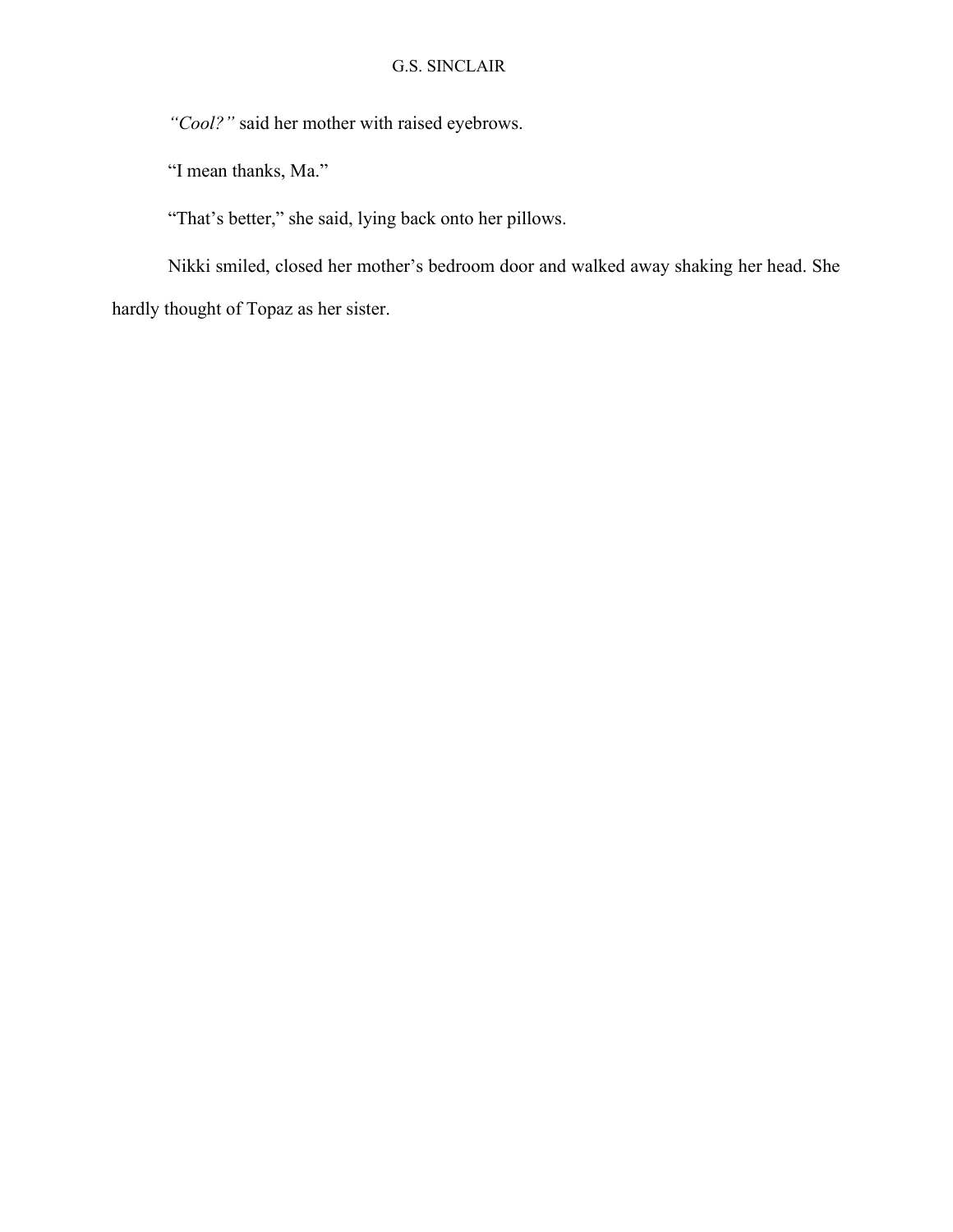IKKI KEPT TOPAZ UP ALL night, downloading whatever personal information she had on Curtis. "Taupe, I need to know where dude works, where he works out, where he eats! N

Everything you know about his habits I need to know."

"Look, Nikki, I'm exhausted. I just want to forget—"

"Oh HELL no! Ain't no forgetting today!!!" Nikki was like a cobra, raising its head and preparing to strike.

The next morning, Topaz wrote a note to her homeroom teacher explaining that she had a doctor's appointment. She signed Brinda Bond's name on it for Nikki to drop off at school. Once Nikki's mother left for work, Topaz and Jasper had the house to themselves. Nikki made a cameo appearance at school, but her main agenda required her to track Curtis Ellis.

\*\*\*

TOPAZ TOLD NIKKI where Curtis worked out. Last week he had been bouncing her off the

lockers at the Mettle Fitness gym on 50<sup>th</sup> and Indiana. The gym rat made up for his lack of height in rock-hard abs, thick biceps and terrorizing women. Exactly as anticipated, he pulled into a parking space near the front door and went inside. Two hours later he emerged wearing a tight wife-beater and some silver sweats.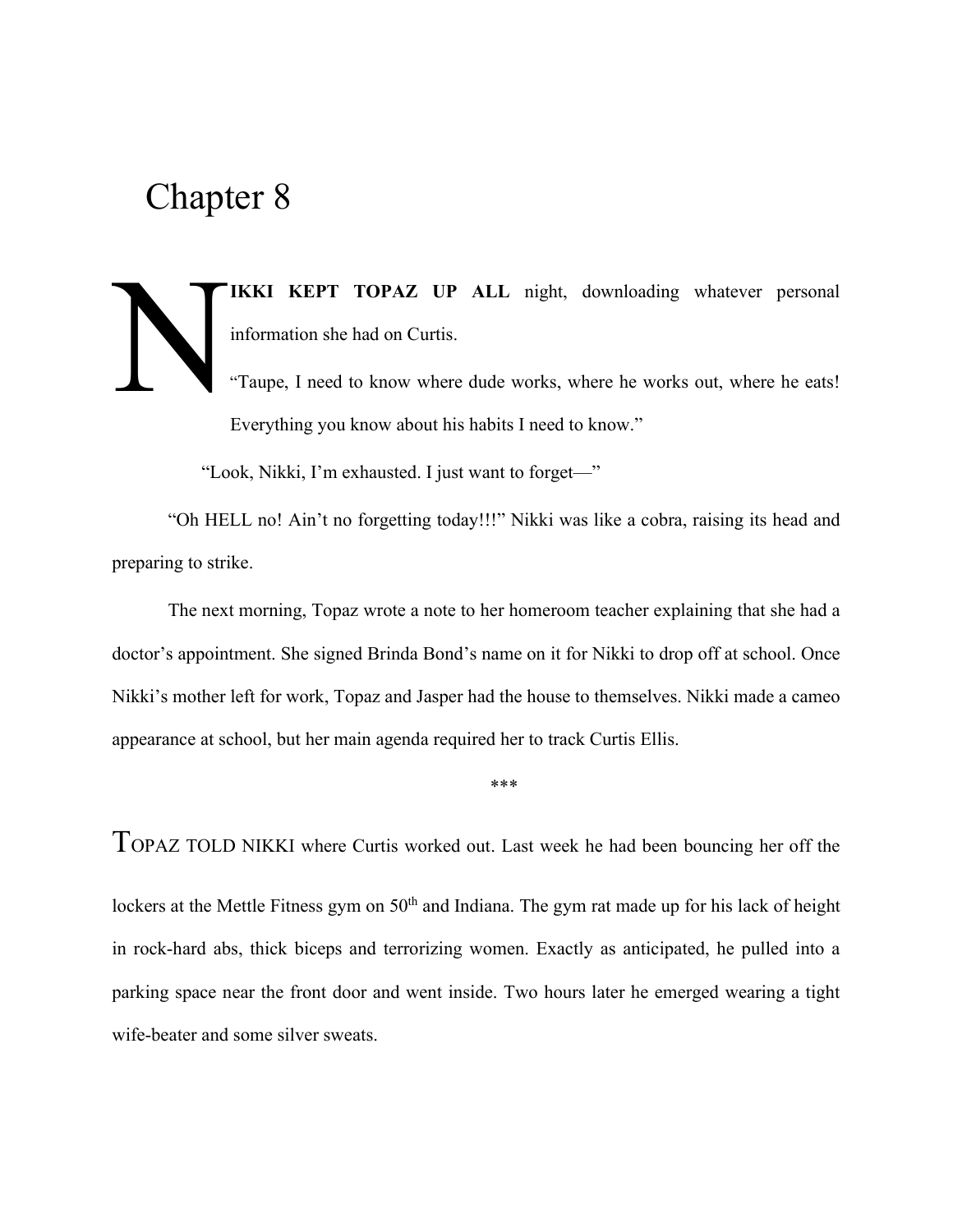#### G.S. SINCLAIR

Nikki shorted her cigarette out and followed. She was proud of her innate surveillance skills. Giving herself a mental *high five*, she trailed her *suspect* like a seasoned detective.

Careful to keep two car lengths between them, she was able to stick with him when he pulled off the expressway onto 79<sup>th</sup> for Ribs from Barbecue, a family owned business known for tasty, tender ribs and soulful sides. She waited patiently until he walked back to his freshly-waxed Escalade, snacking on fried potatoes from the soggy bag. Before entering, he whipped a handkerchief from his back pocket and grabbed the door knob before climbing in. As she watched the twenty-two-inch rims spinning on the freshly Armor-Alled tires, she admired how careful he was with that damn car. Too bad for him that he was reckless with his woman.

He hit the Dan Ryan again, and stayed on it until it merged into 1-57. He exited at  $119<sup>th</sup>$ and pulled into the Citgo station on Marshfield. Nikki waited on the feeder road until he gassed up and pulled back onto 119<sup>th</sup>. She tailed him to a yellow, brick split-level house on  $117<sup>th</sup>$  and Loomis. He pulled into the driveway, adjusted his red and black flat bibbed cap and jumped out with his gym bag. She spied an orange and yellow big wheel tricycle on the large brick porch. For an instant she wondered whether this was where Curtis lived or was it a visit to another one of his jump-offs, but when he pulled out a set of keys and let himself in, she knew *big daddy* was home.

Nikki sat in her car down the street for over an hour looking at the area. She drove behind the house and saw that the block was populated mainly by senior citizens. It was, however, also the quiet refuge of a hell raiser. Armed with intel, she pulled on her shades and pulled down the street of well-manicured lawns and headed south. She turned on the radio to distract her from her anger. Nikki's brain was racing one-hundred-miles-an-hour when she headed west on  $119<sup>th</sup>$  to Bruce's shop. Her plan would take some doing, but it was not going to be that hard.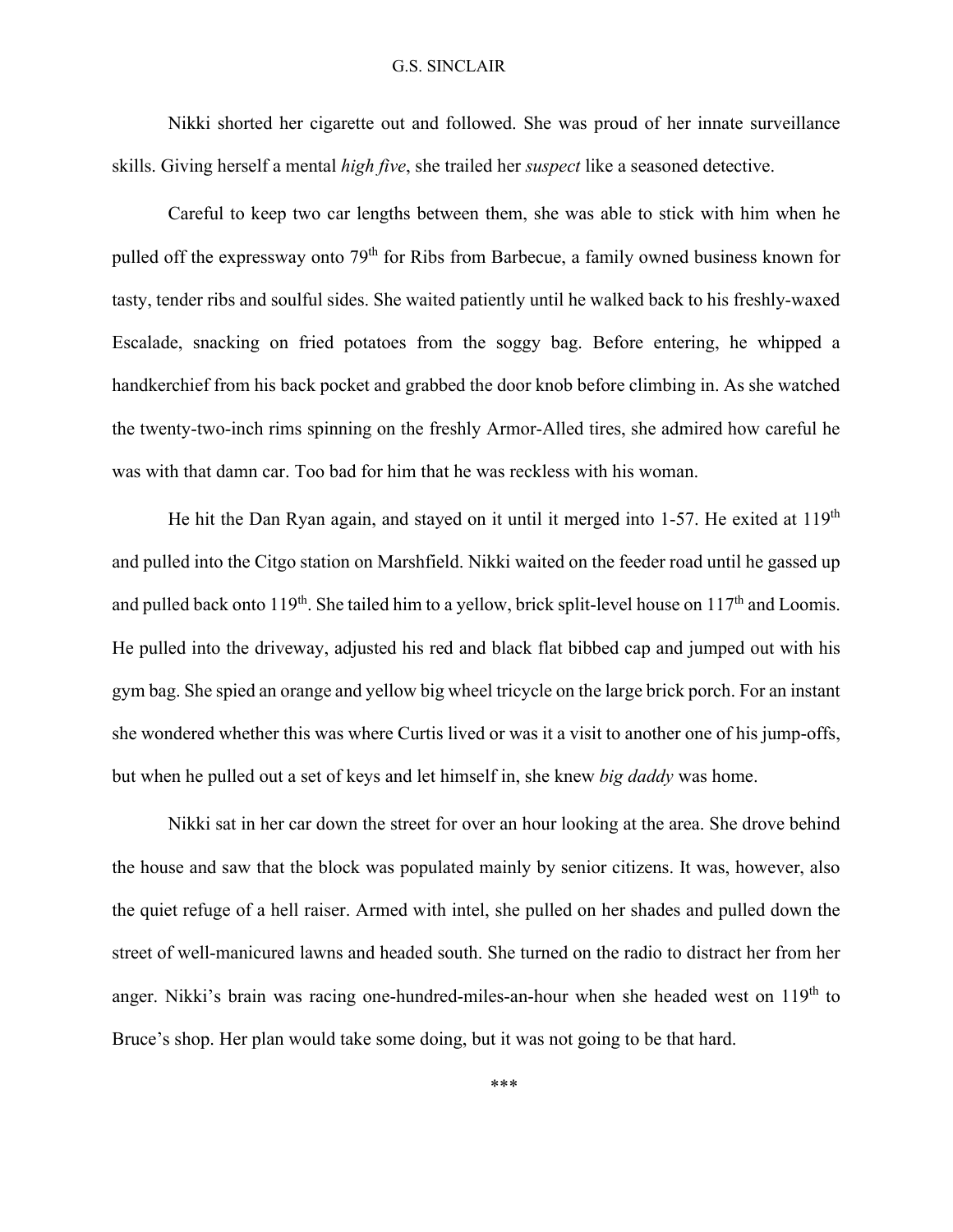RUCE RAN A LEGITIMATE BODY and fender shop, but he had a reputation and mad street credibility for having operated the premier chop shop on the far south side for many years. Saturday nights, Bruce's old crew would often drop in and the fortysomething dudes would sit around drinking Hennessey, smoking weed and reminiscing. Bruce often bragged that back-in-the-day his crew could steal a car in four minutes, strip it and have parts ready for pick-up and delivery in an hour. She wondered if this weekend Bruce could gather them up for one last hurrah. B

Nikki paced the floor in Bruce's tiny office. She shared her sketchy plan with her mentor.

"So that's why you come driving in here like a crazy man," he said, looking at her the way a father looks at his kid. "Nik, is it that you love the girl or you hate the dude?"

\*\*\*

Without hesitation Nikki said, "Both, why?"

"When you do shit like this, baby, you need to be clear. Everything's got consequences. You Maurice's kid. You outta know that better than most."

"I can handle whatever comes." Nikki continued, "Bruce, I need you to back me on this. But I'm gonna do something to this dude one way or another."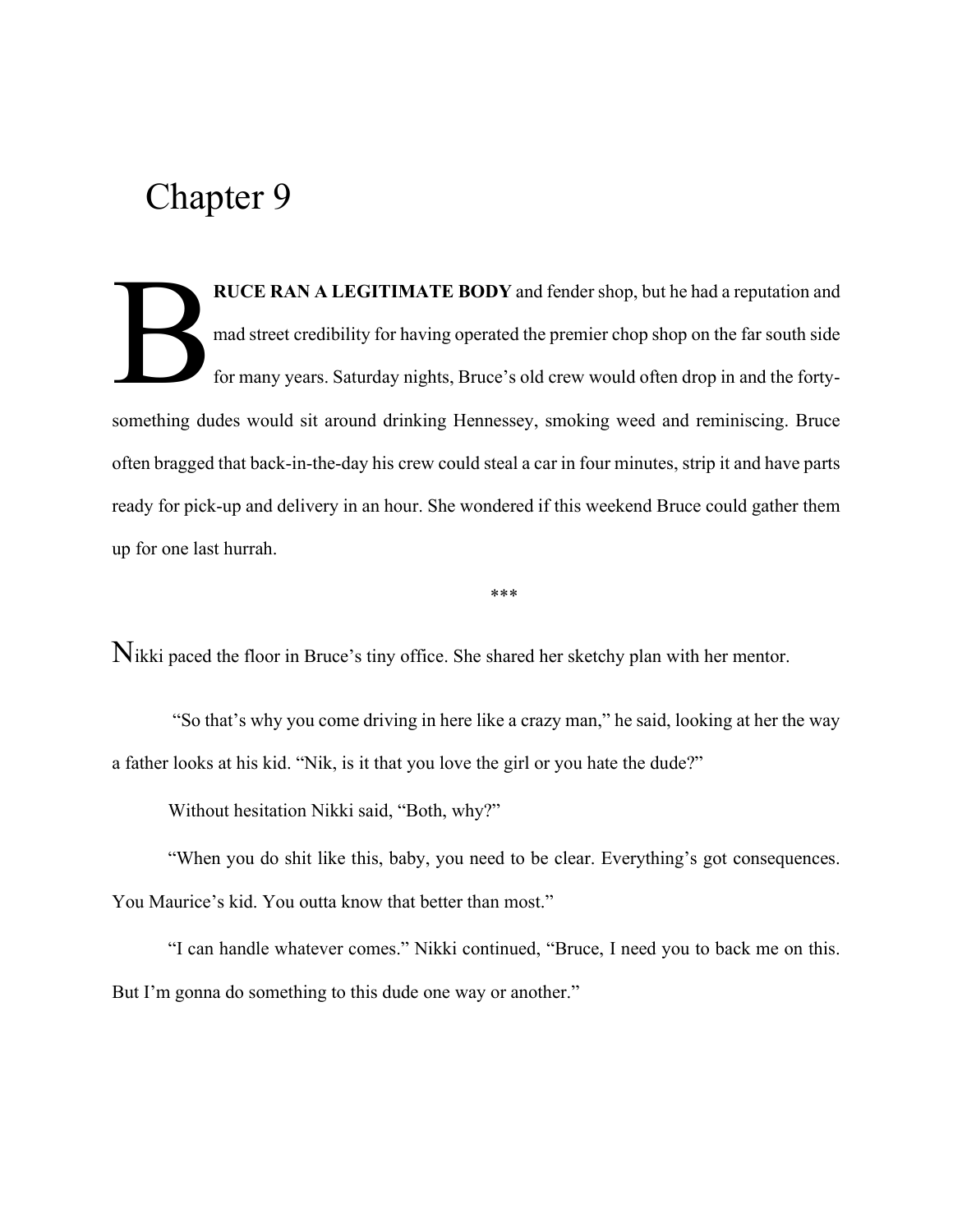#### G.S. SINCLAIR

The middle-aged, clean-shaven man was still in decent physical shape. He took a step back, cocked his head to the side, giving his protégé an admiring glance. "Damn, you got Maurice's heart in you for sho. That ain't a bad thing."

Bruce rarely mentioned her father. Nikki felt her eyes tearing and blinked twice, struggling to resist the chord of emotion he had unknowingly plucked.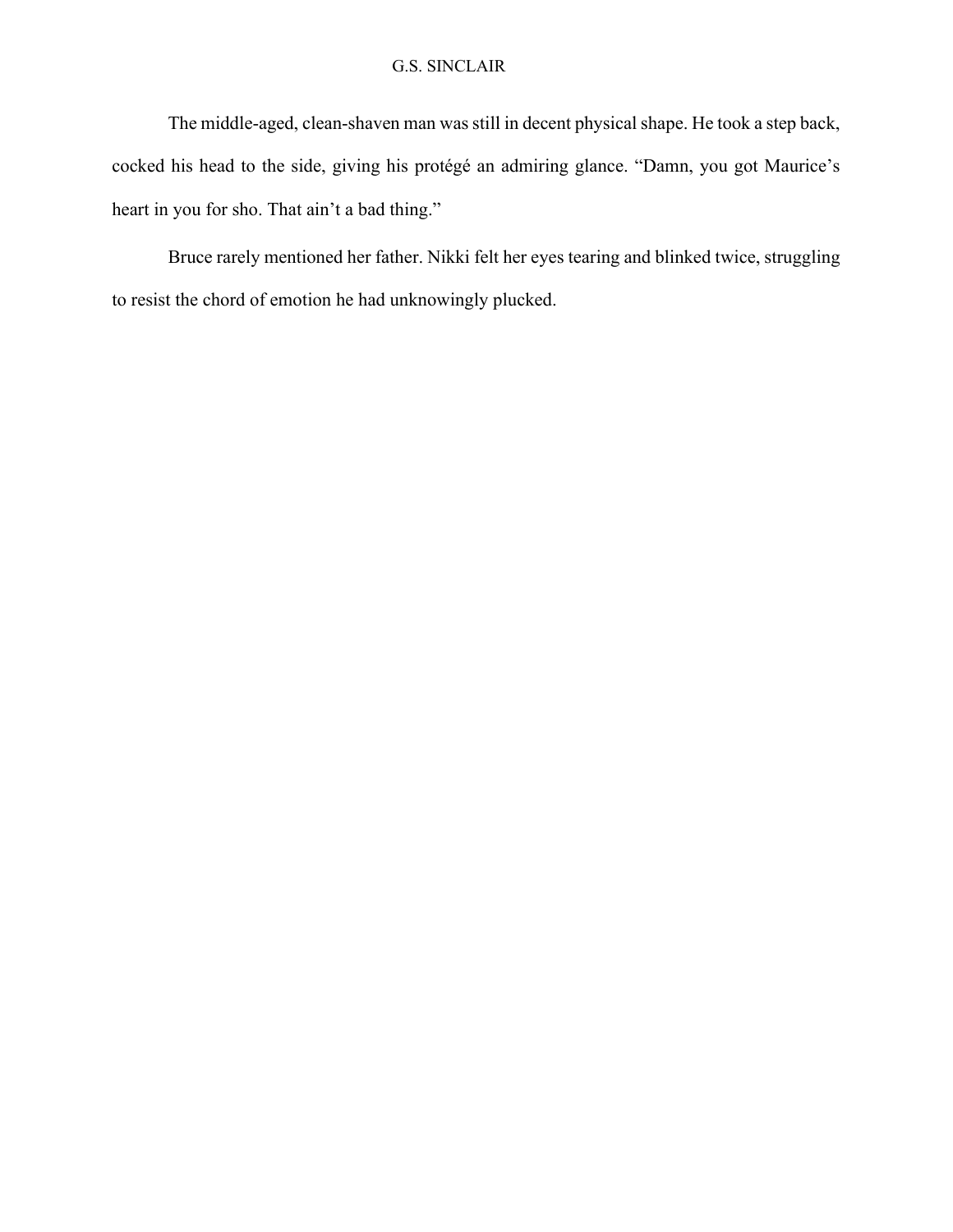URTIS ELLIS EMERGED FROM HIS home at six-forty-five am Monday morning, ready to drive to the Metra station on 111<sup>th</sup> and Cottage. He typically took the 6:59 to Millennium Park, and from there it was a brisk walk to 57 East Randolph, where he worked as a security guard. C

He opened the door and prepared to walk the twenty-two steps from his porch to the waiting Cadillac truck.

"What the fuck! Natalie, come here and look at this shit." Curtis Ellis literally hyperventilated and leaned against the brick porch to constrain a witchlike scream that threatened to break free.

Startled by the alarm in his voice, his wife, toddler in tow, hurried to the front door. Her scream could be heard two blocks in either direction when she saw the remnants of what had last night been a phantom grey 2014 Cadillac Escalade.

Curtis Ellis walked over to two five-foot piles of assorted grey and black car parts that lay on the driveway where his \$71,000 car had been parked. His white leather seats were strewn on the grass as though ready to be used as front lawn chairs, the steering wheel resting upon one. The four tires with twenty-two-inch spinners were stacked in twos.

"Curtis, where is our car?"

The toddler began crying and Curtis' wife rocked her frantically, trying to stop the noise and make sense of the wreckage in their driveway.

"God Dammit, Natalie. Apparently this IS our car, or what's fuckin left of it!"